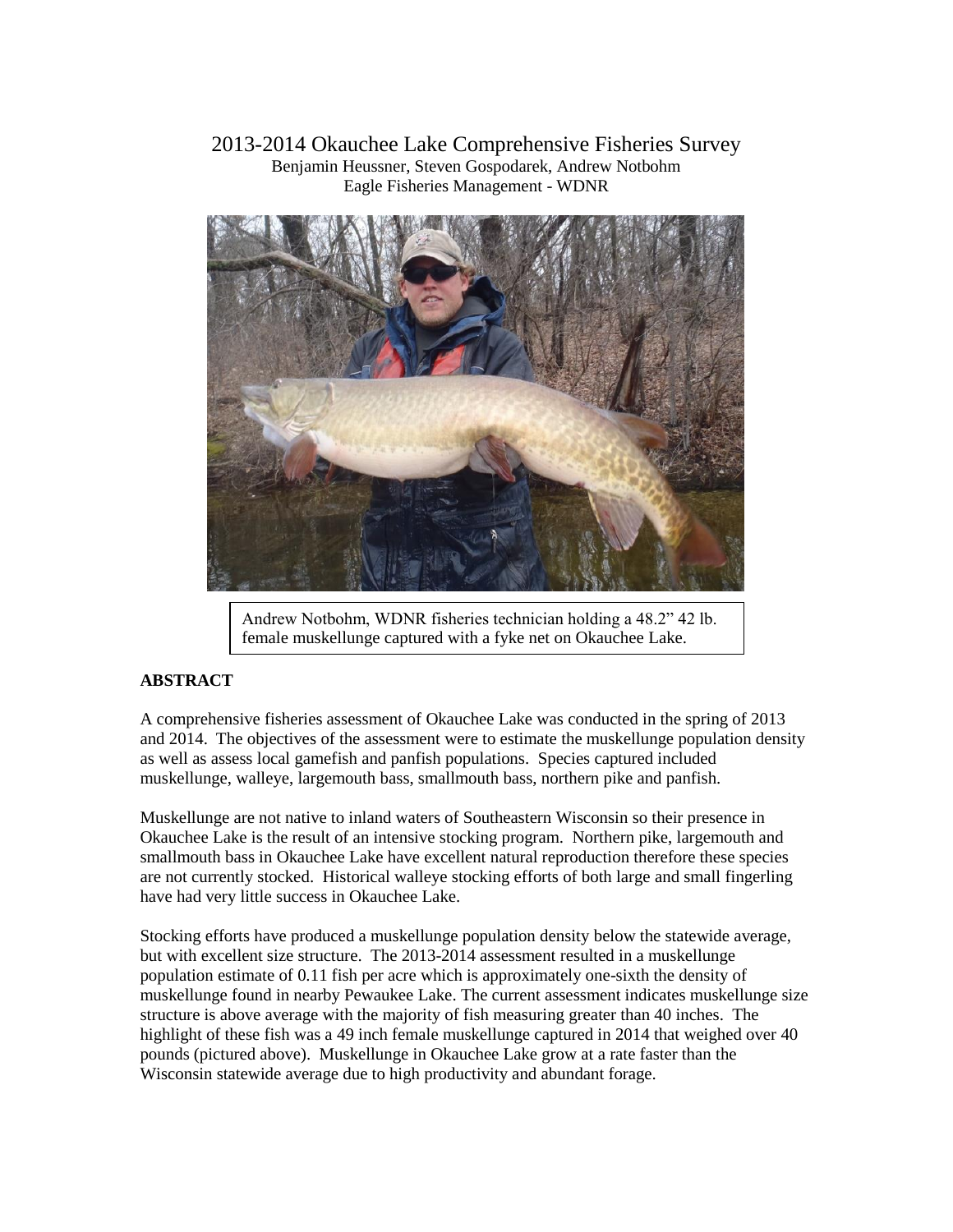Additional information was gathered as a part of the statewide pellet reared muskellunge stocking evaluation. Electrofishing was done in the fall post stocking to gauge short term survival rates of minnow only, (MO) vs. minnow finished, (MF). Results of this study will not be included in this report. This project was done in cooperation with the University of Wisconsin Stevens Point and the Wild Rose State Fish Hatchery.

Walleye are found throughout the Oconomowoc River watershed including upstream North and Pine Lakes as well as downstream Oconomowoc, Fowler and Lac LaBelle. Unfortunately for Okauchee Lake, walleye are found in very low abundance despite historical stocking efforts. There is much to learn from this and future studies as to what physical and biological factors which are limiting walleye recruitment on Okauchee Lake.

Largemouth bass are a highly targeted gamefish species in Okauchee Lake attracting a number of annually organized tournaments. Quality largemouth bass abundance and size structure has been historically stabile on Okauchee Lake. Smallmouth bass are also present along with white bass, rock bass and an occasional yellow bass. Okauchee Lake is home to the state record white bass captured in 1977 weighing 4 lbs. and 6 ounces.

Northern pike are likely the most abundant gamefish found in Okauchee Lake. Size structure is below average, and few trophy sized fish are present.

Black crappie abundance and size structure is excellent. In addition to data collected during this survey, anglers' reports indicate black crappies have been providing consistent action.

Ciscos are found in very high abundance on Okauchee Lake providing an excellent forage base for the diverse gamefish population. Ciscos are a cold water species of the trout family that depend upon deep cold water. Okauchee Lake has a maximum depth of 93 feet.

### **METHODS**

A Comprehensive Fisheries Assessment was conducted on Okauchee Lake during the spring of 2013 and the spring of 2014. The main objective of the assessment was to estimate the adult muskellunge population. In addition to estimating abundance, musky size structure and growth were evaluated. Other gamefish and panfish populations were examined in a similar fashion.

The 2013-2014 comprehensive fisheries assessment of Okauchee Lake began on April 13, 2013 with the setting of 14 fyke nets. During the 2013 season, the 14 nets were fished through May 1, 2013, for a total of 234 net-nights. The 2014 sampling season commenced with setting fyke nets on April 15. During the 2014 season, up to 12 nets were fished on Okauchee Lake through May 13, 2014. Net locations are shown in Figure 1. Effort for the 2014 season included a total of 321 net-nights. All nets used during both years of the survey were constructed of either threefoot or four-foot frames and either ½-inch or ¾-inch bar mesh.

Spring Electrofishing II for the 2013-2014 comprehensive fisheries assessment started on May 20, 2014 and continued through June 4, 2014. No electrofishing effort for walleye and muskellunge was conducted as a part of this survey. All electrofishing effort in 2014 was focused on the bass and panfish populations. During the three nights of electrofishing, gamefish only runs received 5 hours of effort while catch all runs received 0.25 hours.

During 2013-2014 comprehensive survey, all gamefish species and a subsample of panfish were measured to the nearest tenth-inch. A subsample of gamefish was also weighed to the nearest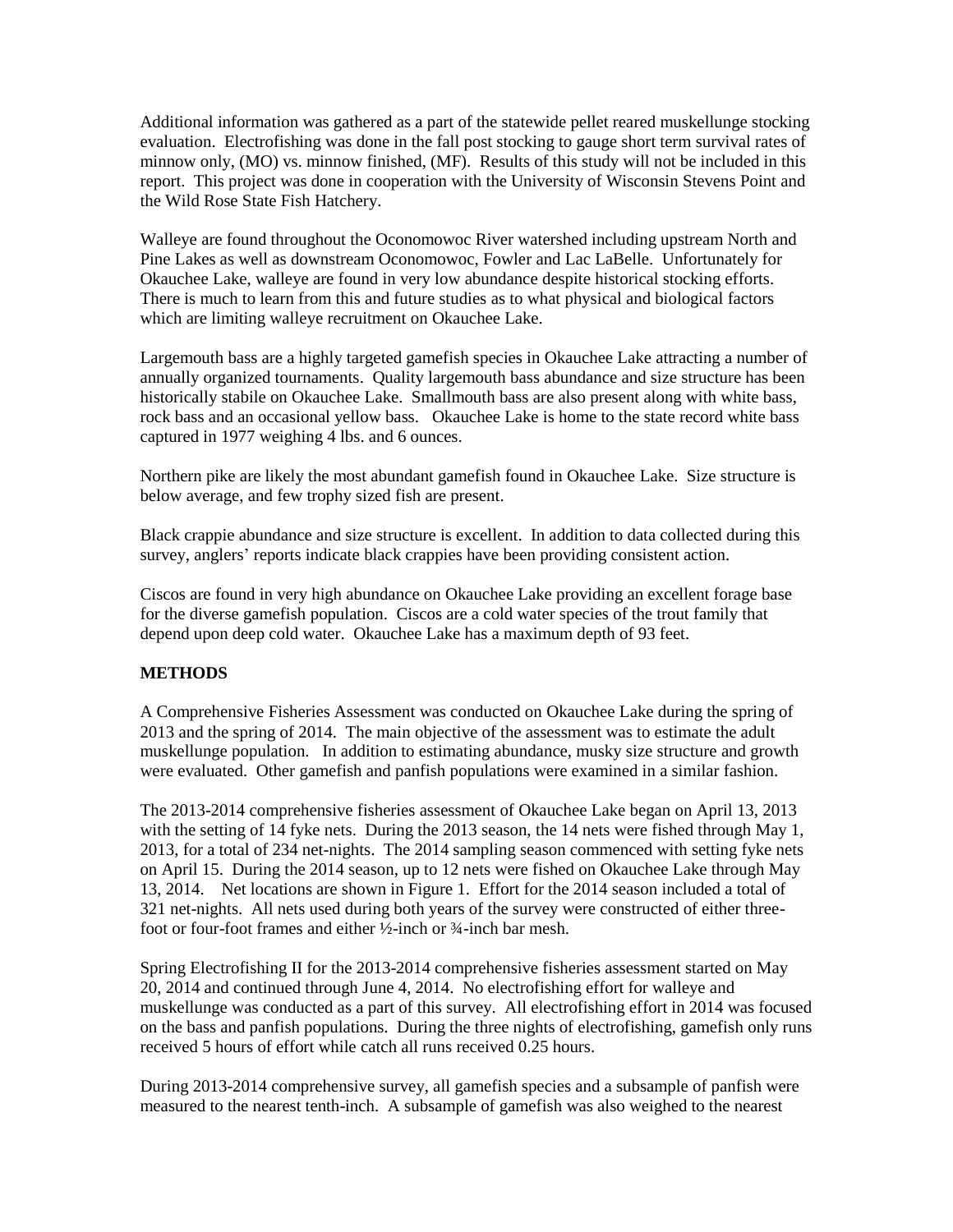tenth-pound. During 2013, only muskellunge and walleye were measured to the nearest tenthinch and only a subsample of muskellunge was weighed to the nearest tenth-pound. A subsample of panfish was also measured to the nearest tenth-inch in 2014.

During the 2013 & 2014 portion of the assessment, northern pike and muskellunge were given differential fin-clips to identify recaptures and facilitate abundance estimates (female – right pectoral, male – left pectoral, unknown or immature – top caudal). Muskellunge were also marked with numbered floy tags for the purposes of a double mark to help identify recaptures during the two year population estimate. In the case of any potential floy tag loss, close observation of the new growth aided in determining when the fish was initially marked. Fin clips observed within the same season do not reveal any new growth while one year old marks have distinctive growth on the previously clipped fin.

Recapture efforts during 2014 included marking new muskellunge and examining all muskellunge for prior clips throughout fyke netting. Fyke netting was used to target muskellunge and obtain a ratio of new catches to recaptures. A muskellunge population estimate was

calculated for 2014 using the Petersen formula *R*  $N = \frac{MC}{2}$ , where M is the number of marked fish at large, C is the number of fish captured during the recapture run, and R is the number of recaptured fish identified during the recapture run. To obtain an official muskellunge population estimate, the entire 2014 sampling season was utilized as a single recapture event and the

resulting data was inserted into the Petersen formula.

Scales were collected from muskellunge and northern pike, which allowed for estimation of growth and survival rates for each species. Mean length and catch per effort were calculated and length frequencies were created for all species sampled.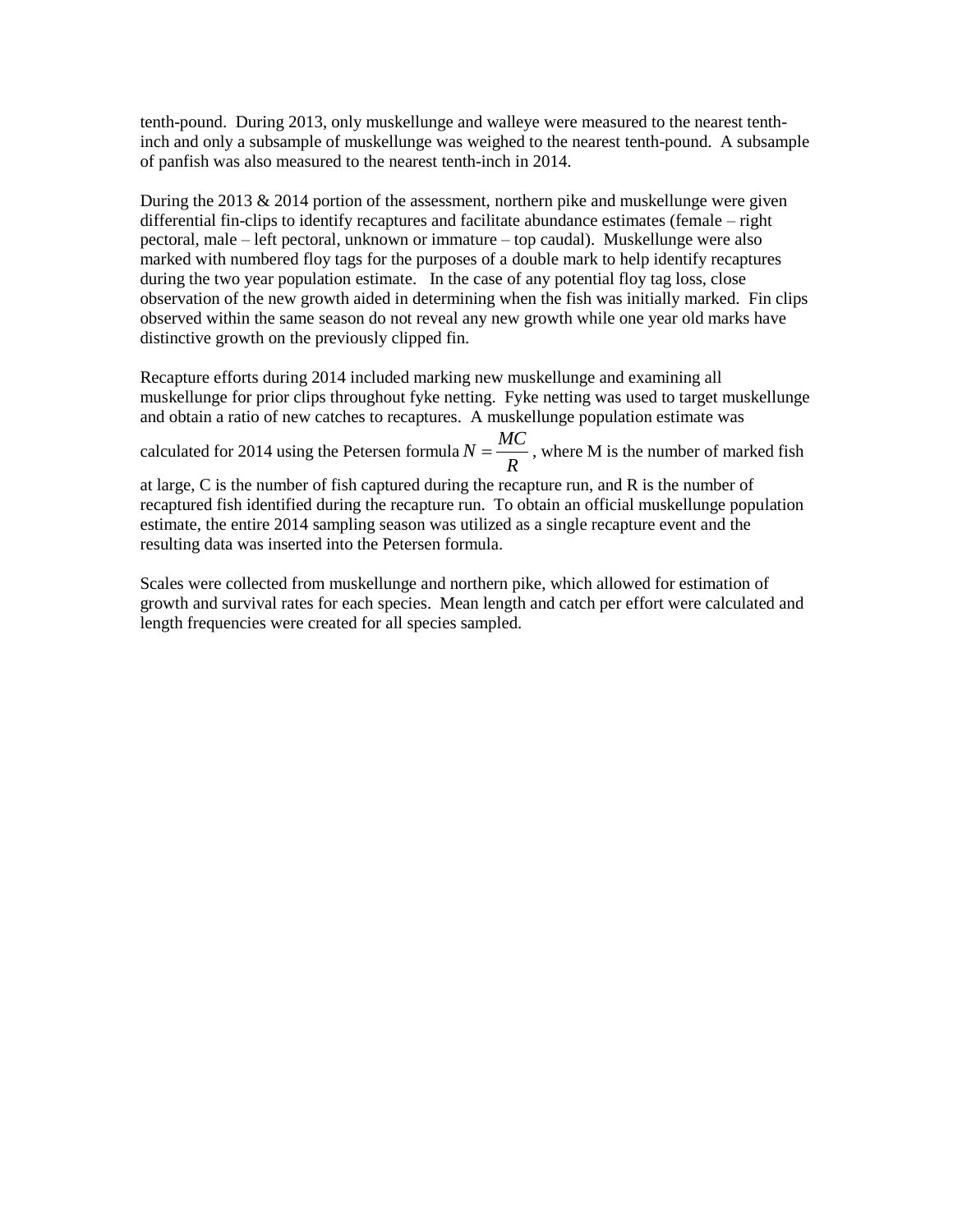

# **RESULTS**

### **Muskellunge**

Muskellunge were sampled by fyke net during spring 2013 and spring 2014 with moderate success. Catch statistics are shown in table 1 and table 2 inserted below. Thirty-nine muskellunge were captured in 2013 and 17 were captured in 2014. Muskellunge were also collected via electrofishing during spring 2013 but no length or weight data was recorded. Catch rates during fyke netting was low in both 2013 and 2014 as one fish was captured every nine to ten net nights. The largest muskellunge captured during the entire two year survey was a 48.2-inch female in spring 2013. The largest muskellunge captured during 2014 was 47.3-inch female. The largest males captured during the two year survey were a 40.8-inch fish in 2013 and a 42.2-inch fish in 2014. Average size between the two years was remarkably similar.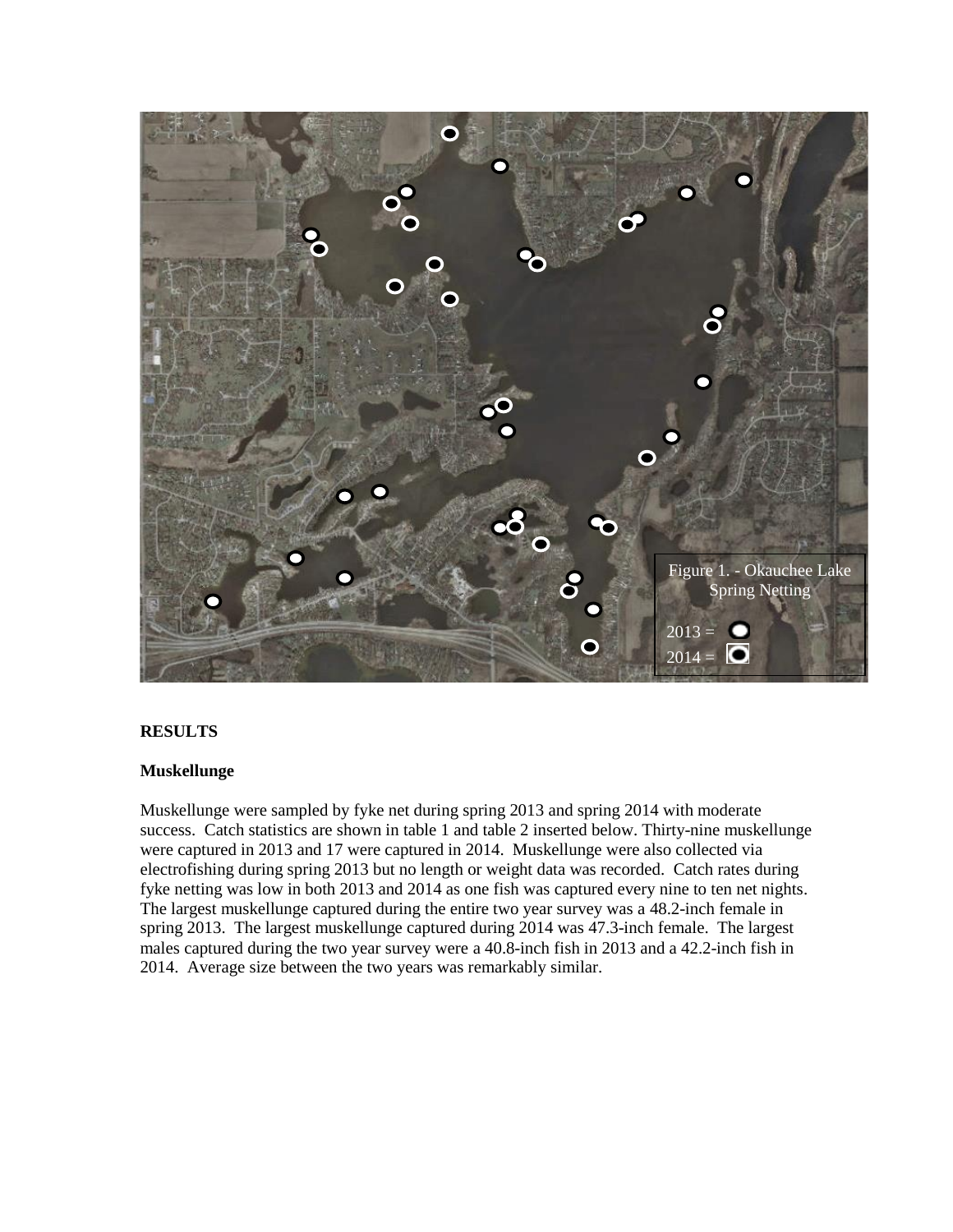|            | Table 1. Gender specific muskellunge catch statistics for Okauchee Lake. Fish were<br>captured by fyke net during the spring 2013 portion of a two year comprehensive fisheries<br>assessment. Total effort was 234 net nights. |                                  |                        |                |      |            |                       |                |
|------------|---------------------------------------------------------------------------------------------------------------------------------------------------------------------------------------------------------------------------------|----------------------------------|------------------------|----------------|------|------------|-----------------------|----------------|
| <b>Sex</b> | <b>Number</b><br>Caught                                                                                                                                                                                                         | <b>Number</b><br><b>Measured</b> | Mean<br>Length<br>(in) | <b>St. Dev</b> | Max  | <b>CPE</b> | Mean<br>Wt.<br>(lbs.) | <b>St. Dev</b> |
| Male       | 14                                                                                                                                                                                                                              | 14                               | 38.4                   | 2.9            | 40.8 | 0.06       | 14.2                  | 7.9            |
| Female     | 25                                                                                                                                                                                                                              | 25                               | 42.5                   | 5.1            | 48.2 | 0.11       | 21.5                  | 3.1            |
| Total      | 39                                                                                                                                                                                                                              | 39                               |                        |                |      | 0.17       | 17.85                 |                |

|            | Table 2. Gender specific muskellunge catch statistics for Okauchee Lake. Fish were<br>captured by fyke net during the spring 2014 portion of a two year comprehensive fisheries<br>assessment. Total effort was 321 net nights. |                                  |                        |                |       |            |                       |                |
|------------|---------------------------------------------------------------------------------------------------------------------------------------------------------------------------------------------------------------------------------|----------------------------------|------------------------|----------------|-------|------------|-----------------------|----------------|
| <b>Sex</b> | <b>Number</b><br>Caught                                                                                                                                                                                                         | <b>Number</b><br><b>Measured</b> | Mean<br>Length<br>(in) | <b>St. Dev</b> | Max   | <b>CPE</b> | Mean<br>Wt.<br>(lbs.) | <b>St. Dev</b> |
| Male       | 9                                                                                                                                                                                                                               | Q                                | 39.9                   | 1.37           | 42.2. | 0.03       | 17.8                  | 5.17           |

Female | 8 | 8 | 42.3 | 8.43 | 47.3 | 0.02 | 25.4 | 8.42

Total 17 17 0.05 21.6

When 2013 and 2014 data for female, male and muskellunge of unknown gender were combined, a length frequency mode of 36 inches was observed, (Figure 2). When combining 2013 and 2014 data, female muskellunge showed a length frequency mode of 46.6 inches, while the male modal length was 38.8 inches (Figure 3).



**Figure 2 - Combined gender muskellunge length frequency for Okauchee Lake. Fish were captured by fyke net in spring of the year during the 2013-2014 comprehensive fisheries assessment.**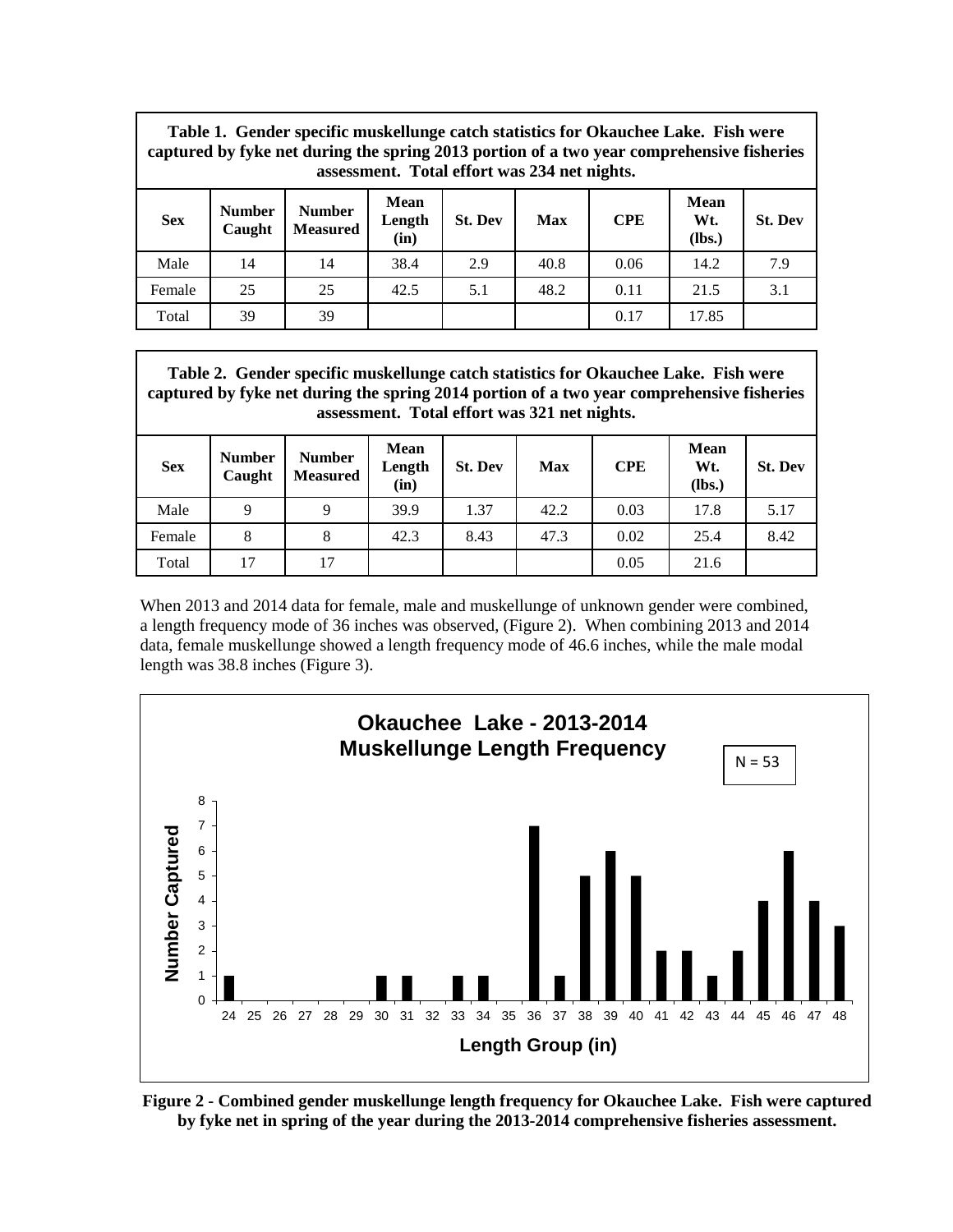

### **Figure 3 - Gender specific muskellunge length frequency for Okauchee Lake. Fish were captured by fyke net in spring of the year during the 2013-2014 comprehensive fisheries assessment.**

Gender-specific proportional stock density (PSD), using a stock length of 20 inches and a quality length of 30 inches was calculated for muskellunge captured in combined years of 2013 and 2014. PSD values were high for males and females. Male PSD was 100%, whereas female PSD was 97%. Relative stock density (RSD-38), using a stock length of 20 inches and a preferred length of 38 inches was 78% for combined gender, 81% for males and 76% for females. In addition to PSD and RSD-38 values, the percentage of muskellunge captured that were at or above the 40-inch minimum size limit for angler harvest was calculated. During combined years, 61% of muskellunge were greater than the legal size limit.

|                | Table 3. Number of individual muskellunge as Stock, Quality, Preferred, Memorable, Trophy and Legal |         |           |                                          |          |       |            |            |            |
|----------------|-----------------------------------------------------------------------------------------------------|---------|-----------|------------------------------------------|----------|-------|------------|------------|------------|
|                |                                                                                                     |         |           | Proportions. Okauchee Lake - 2013 & 2014 |          |       |            |            |            |
| <b>Species</b> | <b>Stock</b>                                                                                        | Quality | Preferred | Memorable                                | Trophy   | Legal | $PSD - 30$ | $RSD - 38$ | $RSD - 40$ |
| Muskellunge    |                                                                                                     |         |           |                                          |          |       |            |            |            |
| (in)           | 20                                                                                                  | 30      | 38        | 42                                       | 50       | 40    |            |            |            |
| Muskellunge    |                                                                                                     |         |           |                                          |          |       |            |            |            |
| $- All$        | 54                                                                                                  | 53      | 42        | 23                                       | $\theta$ | 33    | 98.15      | 77.78      | 61.11      |
| Muskellunge    |                                                                                                     |         |           |                                          |          |       |            |            |            |
| - Male         | 21                                                                                                  | 21      | 17        |                                          |          | 10    | 100.00     | 80.95      | 47.62      |
| Muskellunge    |                                                                                                     |         |           |                                          |          |       |            |            |            |
| - Female       | 33                                                                                                  | 32      | 25        | 22                                       | $\theta$ | 23    | 96.97      | 75.76      | 69.70      |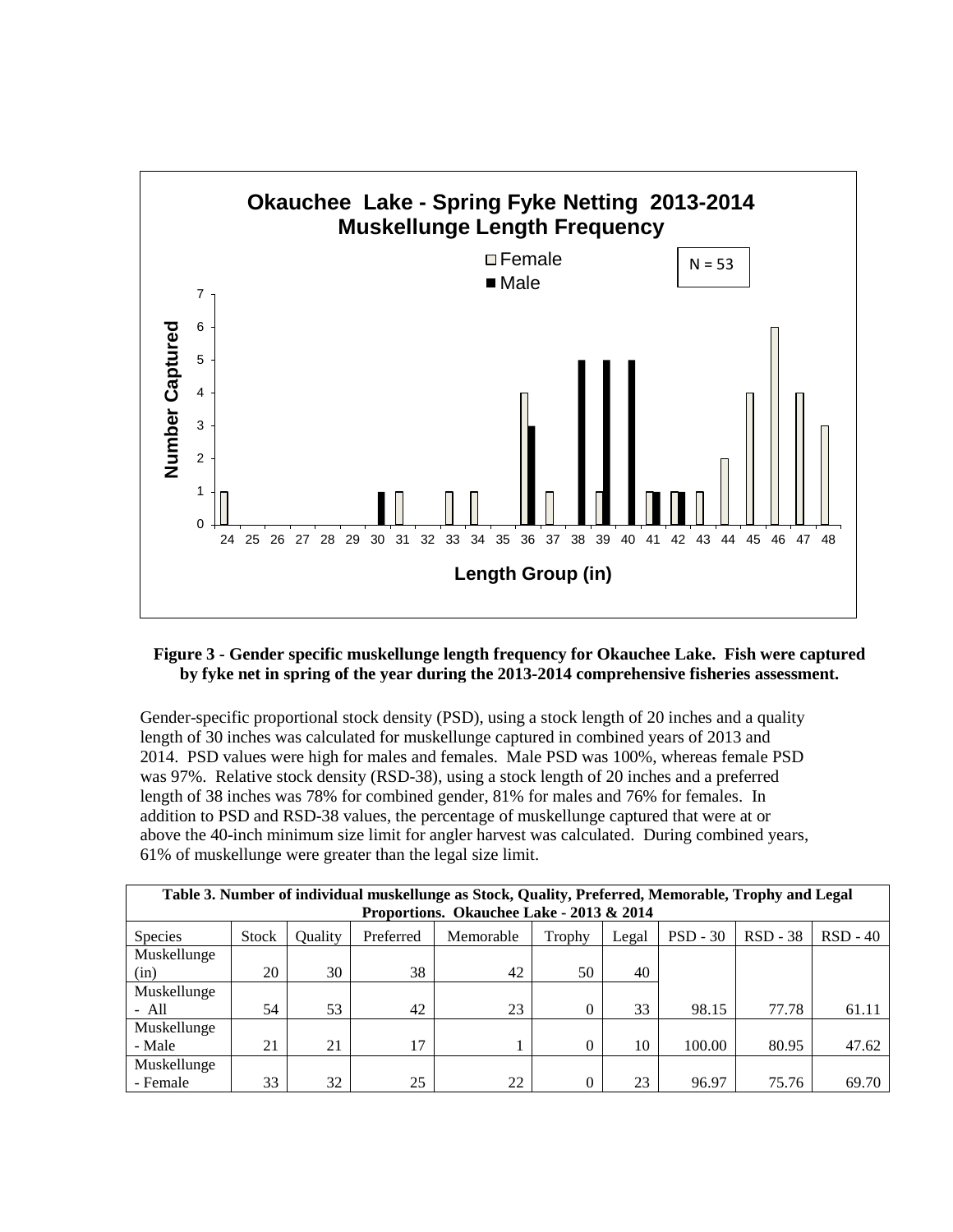#### **Muskellunge (continued).**

A mark and recapture effort revealed a population estimate of 132 adult muskellunge using the Peterson formula as shown in Table 4. This population estimate is considered low confidence due to the high coefficient of variation and overall small sample size. Individual muskellunge age was estimated using scales. Length at age was similar to the statewide average, as demonstrated in Figure 4. Due to the low sample size, both the population estimate and length at age data was combined for both genders.

|  | Table 4. Adult muskellunge mark and recapture data and Petersen population estimate |  |
|--|-------------------------------------------------------------------------------------|--|
|  | from Okauchee Lake. Data was collected in spring of 2013 and 2014 ( $R/C=0.29$ ,    |  |

| $CV=37.57\%$ ). |  |  |                                                             |     |     |  |
|-----------------|--|--|-------------------------------------------------------------|-----|-----|--|
| Marked          |  |  | Examined Recaptured Population Estimate Lower 95% Upper 95% |     |     |  |
| М               |  |  |                                                             |     |     |  |
| 39              |  |  |                                                             | 378 | 70. |  |



**Figure 4 - Combined gender muskellunge length at age for Okauchee Lake. Fish were captured by fyke net in spring of the year during the 2013-2014 comprehensive fisheries assessment.** 

### **Northern Pike**

Northern pike data was collected only during the 2014 netting portion of the comprehensive survey while fyke netting. Table 5, inserted below shows catch statistics for this netting effort. During this portion of the survey, 492 northern pike were sampled in 304 net nights for an average catch rate of 0.78 pike per net night. This reported catch per effort is relatively low due to nets fishing additional days when targeting muskellunge. Caution should be used when comparing these catch rates to other lakes where netting effort may have been concluded when water temperatures were in the mid-40 degree mark. The average length for male northern pike was 18 inches and 21.5 inches for females during this time period.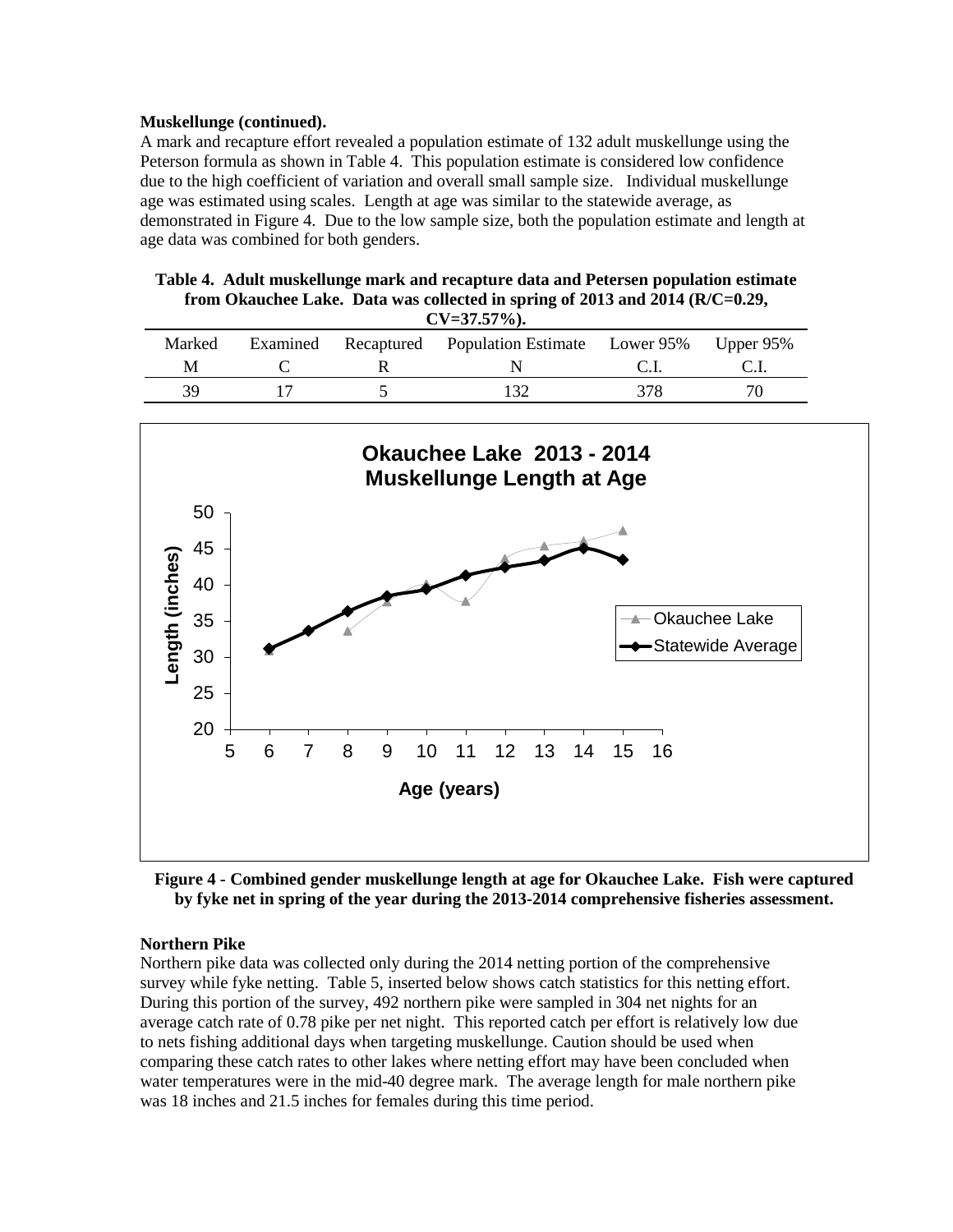A Schnabel continuous mark and recapture effort for northern pike included ten lifts sampling a total of 14 days starting on April  $15<sup>th</sup>$  and ending on April 28<sup>th, 2014.</sup> During this time frame, twelve nets fished a total of 168 net nights and captured at total of 439 northern pike. Catch per effort is calculated for this time period as 2.61 pike per net night. Using the normal Schnabel mark and recapture population estimate formula, the population of combined gender resulted in an estimated 5,433 or 4.58 northern pike per surface acre. The recapture to capture ratio for this estimate was 3% and computation of the 95% confidence intervals resulted in a lower limit of 3,510 and an upper limit of 12,008.

|            | Table 5. Gender specific northern pike catch statistics for Okauchee Lake. Fish were captured<br>by fyke net during the spring 2014 portion of a two year comprehensive fisheries assessment.<br>Total effort was 304 net nights. |                                  |                       |                |      |            |                            |                |  |
|------------|-----------------------------------------------------------------------------------------------------------------------------------------------------------------------------------------------------------------------------------|----------------------------------|-----------------------|----------------|------|------------|----------------------------|----------------|--|
| <b>Sex</b> | <b>Number</b><br>Caught                                                                                                                                                                                                           | <b>Number</b><br><b>Measured</b> | Mean<br>Length $(in)$ | <b>St. Dev</b> | Max  | <b>CPE</b> | <b>Mean</b><br>$Wt.$ (lbs) | <b>St. Dev</b> |  |
| Male       | 250                                                                                                                                                                                                                               | 240                              | 17.9                  | 2.31           | 26.2 | 0.82       | 1.3                        | 0.57           |  |
| Female     | 225                                                                                                                                                                                                                               | 217                              | 21.5                  | 3.53           | 32.3 | 0.74       | 2.4                        | 1.38           |  |
| Unknown    | 17                                                                                                                                                                                                                                | 17                               | 10.9                  | 2.07           | 14.5 | 0.06       | 0.5                        | 0.22           |  |

When both northern pike genders were combined, a typical length frequency distribution was observed as shown in Figure 5 with the modal length observed at 18 inches. When separating northern pike by gender, a slightly different pattern is observed. Figure 6 shows length frequency distribution of northern pike separated by gender. Modal length of males was again observed at 18 inches while female modal length was 20 inches. 240 males and 217 females were used to develop the length frequency distribution of northern pike sampled in 2014. Age data using scales was used to estimate mean length at age of northern pike in Figure 7. Mean length at age was very similar to that of the statewide average indicating average growth of northern pike in Okauchee Lake.

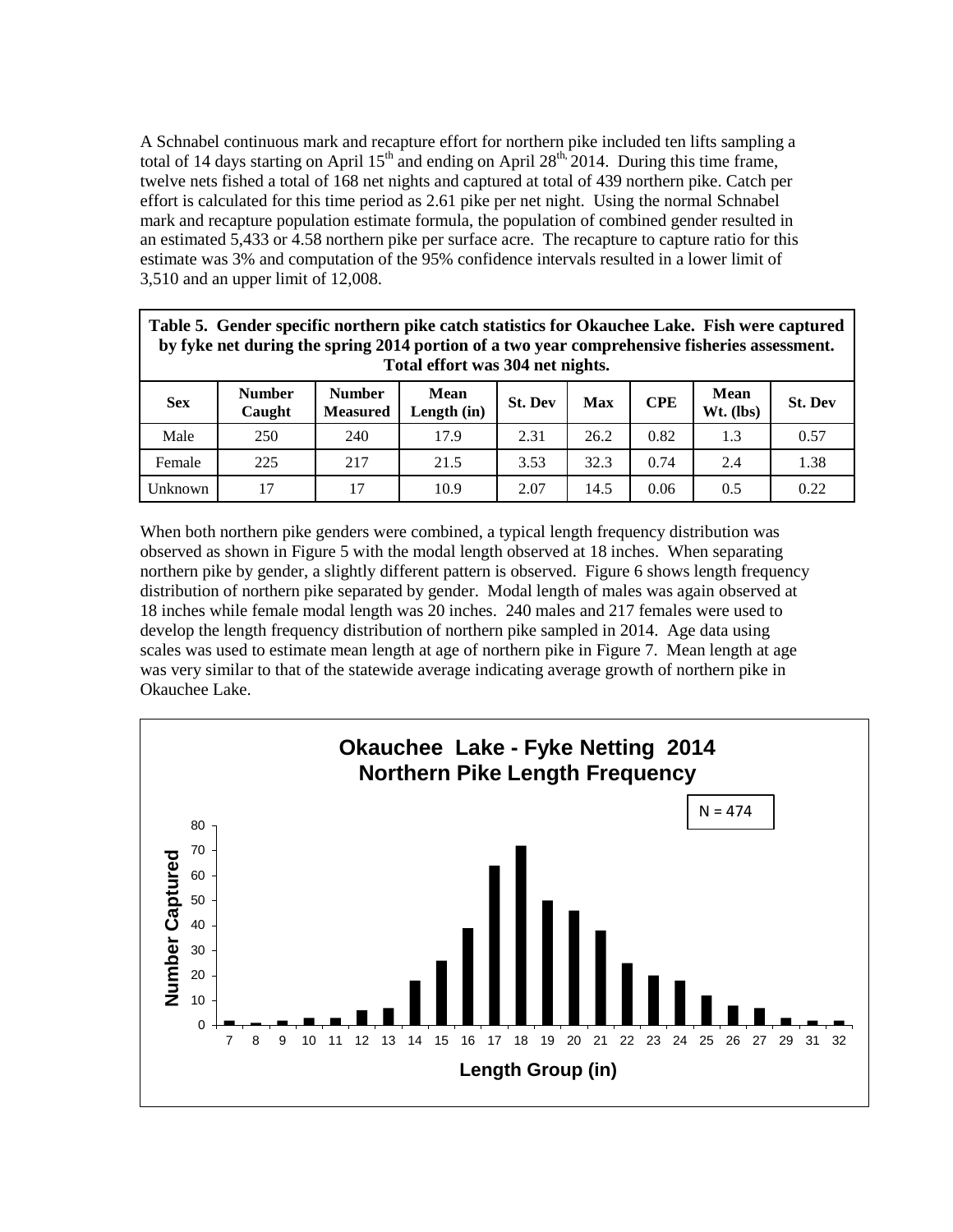



### **Figure 6 - Combined gender northern pike length frequency for Okauchee Lake. Fish were captured by fyke net in spring of the year during the 2014 portion of the comprehensive fisheries assessment.**

Northern pike size structure was below average for lakes in southern Wisconsin with a PSD of 30% (Table 6). Gender-specific proportional stock density shows that female northern pike make up a greater proportion of the large fish in the system. Female PSD was 52 % while male PSD was 10%. Female relative stock density (RSD-26), using a stock length of 14 inches and a preferred length of 26 inches (which is the legal length limit for angler harvest), was 9% while male RSD-26 was 1%.

|                   | Table 6 - Okauchee Lake, 2014 Northern Pike PSD / RSD Values |            |                        |  |  |  |  |
|-------------------|--------------------------------------------------------------|------------|------------------------|--|--|--|--|
|                   | Male NOP                                                     | Female NOP | <b>Combined Gender</b> |  |  |  |  |
| PSD <sub>21</sub> | 10%                                                          | 52%        | 30%                    |  |  |  |  |
| RSD <sub>26</sub> | 1%                                                           | 9%         | 2%                     |  |  |  |  |
| RSD <sub>28</sub> | 0%                                                           | 3%         | 5%                     |  |  |  |  |

### **Table 6 – PSD & RSD values northern pike captured in Okauchee Lake during the spring 2014 portion of the survey. Stock length = 14 inches, Quality Length =21 inches, Preferred Length = 28 inches**

When plotting northern pike length at age, we observed similar growth to that of the statewide average, (Figure 7). This growth rate is lower when compared to other southern Wisconsin lakes. When plotting mortality using a catch curve, (Figure 8), a relatively low annual mortality rate  $(A)$ of 46% was observed in adult fish from ages four through nine.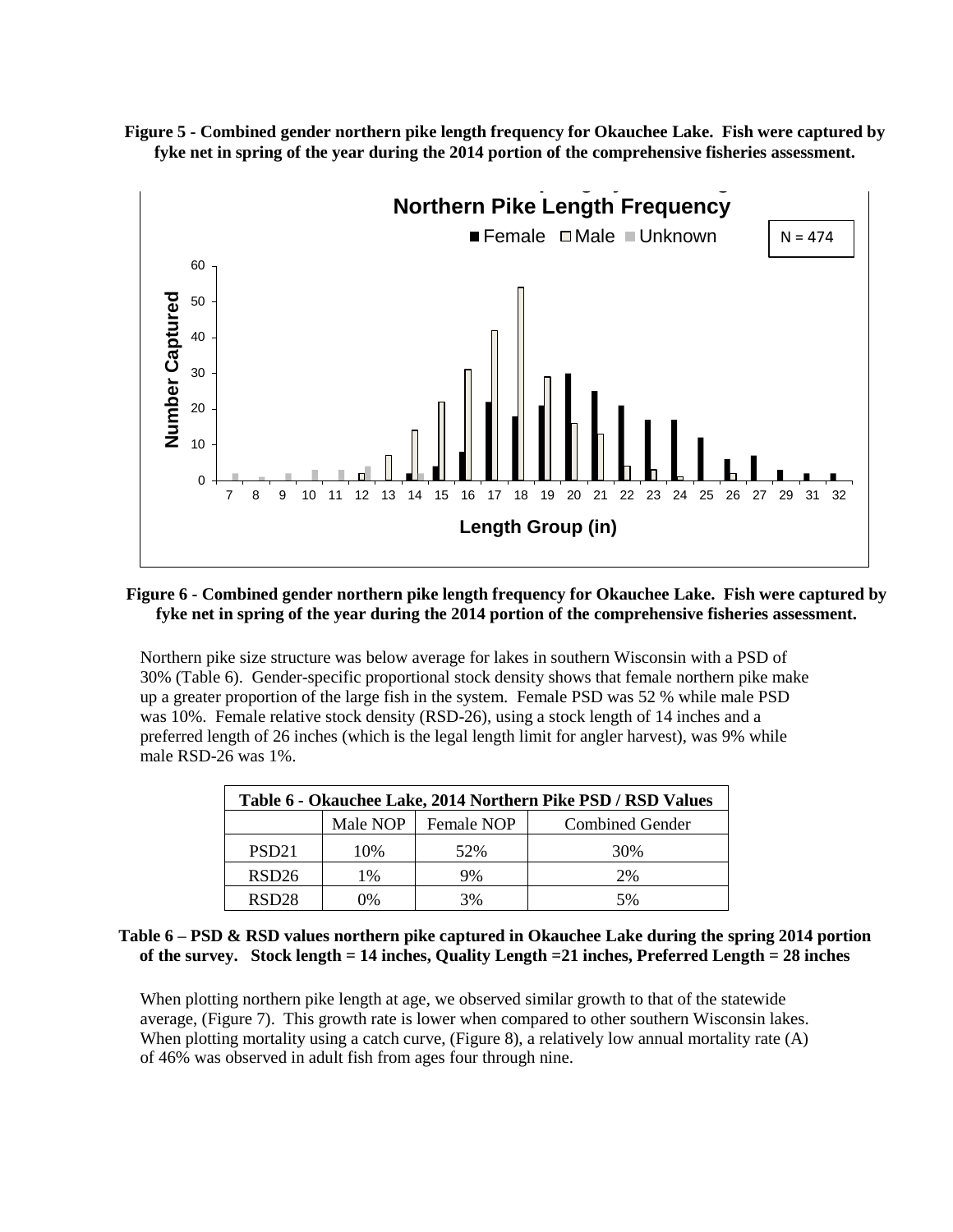

**Figure 7 - Combined gender northern pike length at age for Okauchee Lake. Fish were captured by fyke net in spring of the year during the 2014 portion of the comprehensive fisheries assessment.** 



**Figure 8 – Northern Pike Catch Curve for Okauchee Lake. Fish were captured by fyke net in spring of the year during the 2014 portion of the comprehensive fisheries assessment.**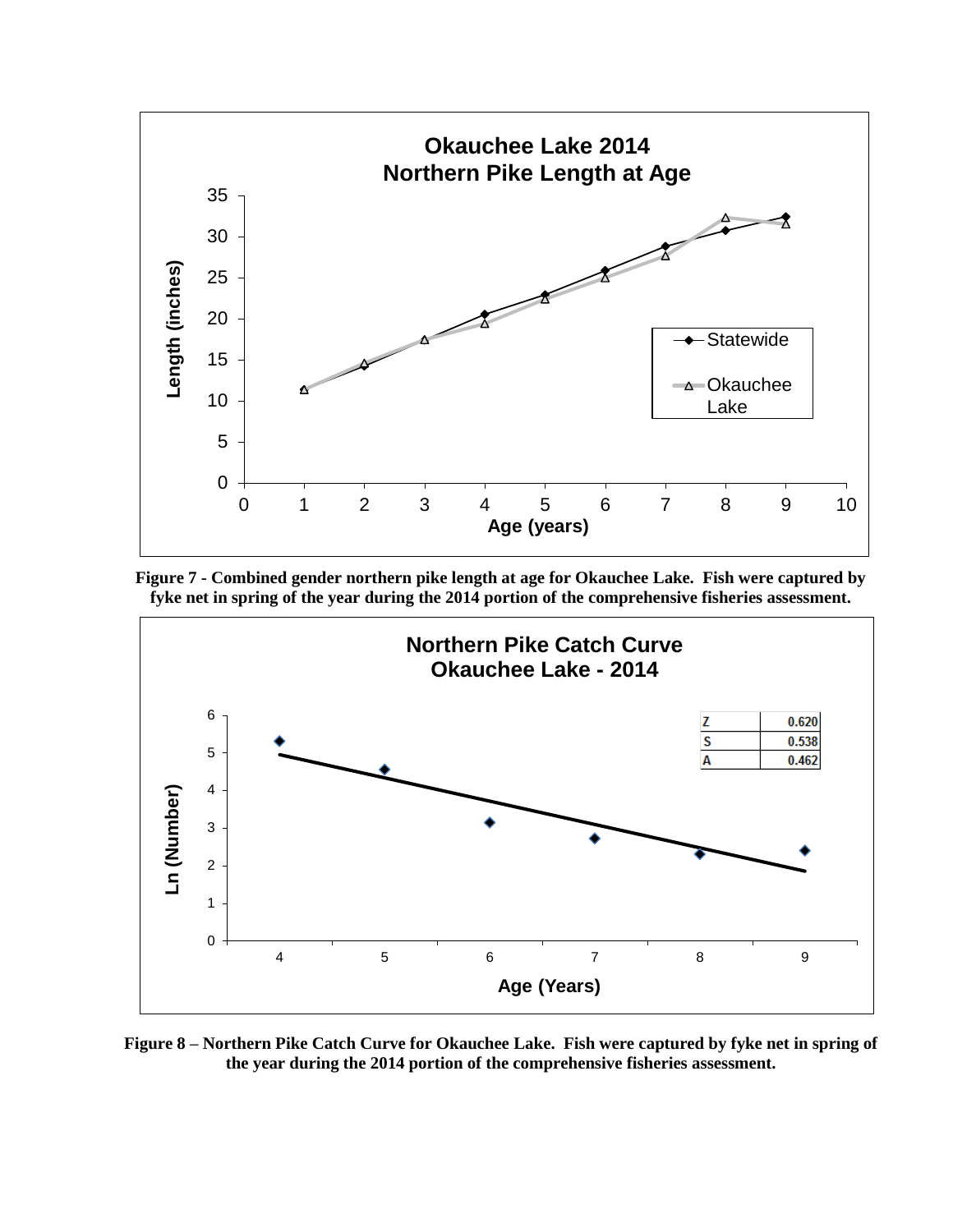### **Walleye**

Only ten walleyes were captured during the entire survey. Size structure was large with an average size of 22.5 inches. Four of the ten fish were marked with a ventral fin clip corresponding to one of two large fingerling stocking events in either 2007 or 2009. Nine of the ten fish captured were caught during fyke netting and a length frequency distribution in Figure 9 describes the size structure.



**Figure 9 - Combined gender walleye length frequency distribution for Okauchee Lake. Fish were captured by fyke net in spring of the year during the 2014 portion of the comprehensive fisheries assessment.** 



Andrew Notbohm, WDNR fisheries technician holding a 27" walleye captured with a fyke net on Okauchee Lake.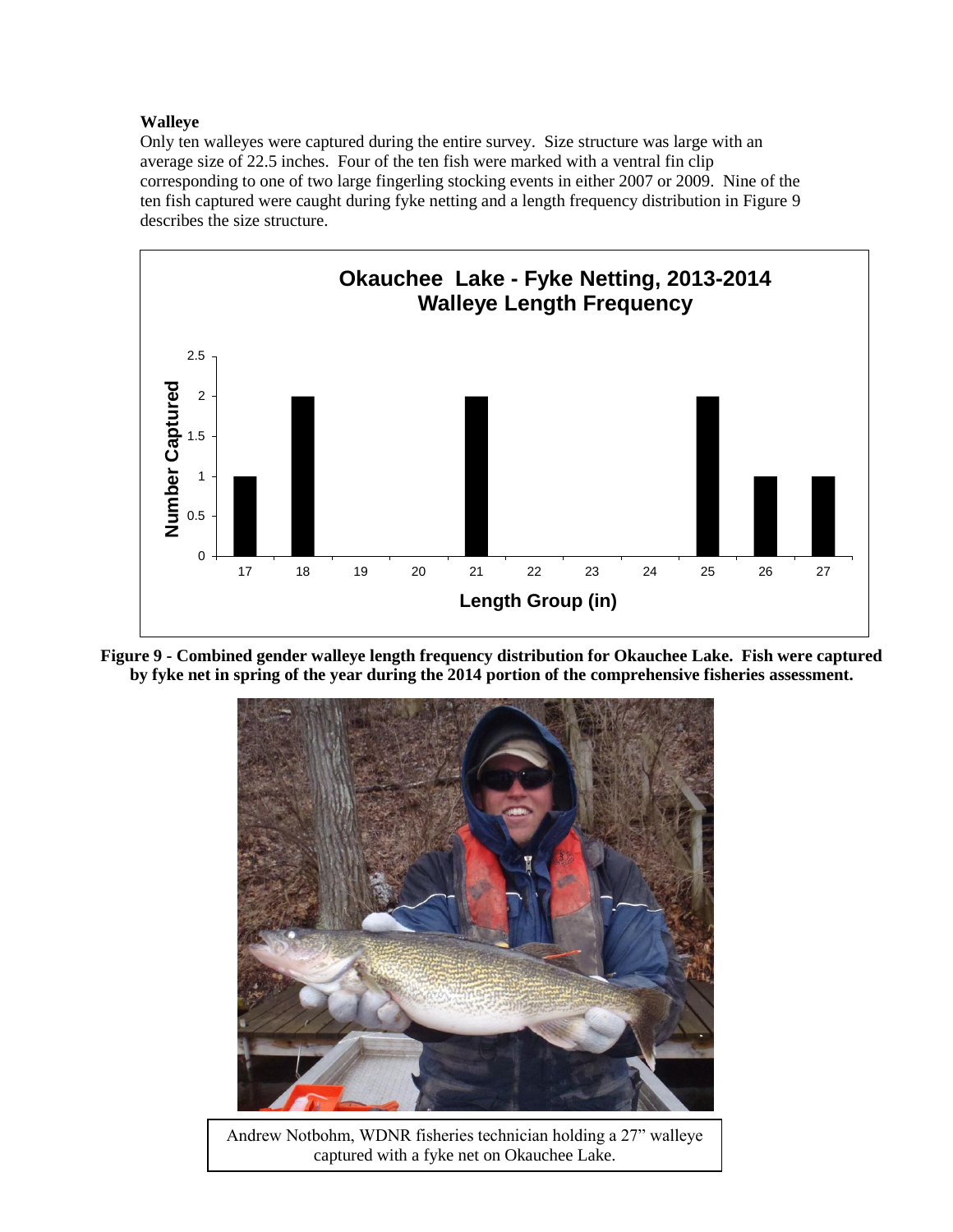### **Largemouth Bass**

Largemouth bass were sampled with moderate success using both electrofishing and fyke netting gear as shown in Table 4. A total of 315 largemouth bass were sampled when combining gear types resulting in a mean length of 12.6 inches. When captured with a fyke net the mean length was calculated at 14.5 inches. In comparison, when captured by electrofishing, largemouth bass displayed an average length of 11.5 inches. Sampling bias regularly occurs with largemouth bass when using fyke nets versus using electrofishing gear. In addition to the quality mean average length, many large fish were observed with the largest bass observed being over 21 inches.



Andrew Notbohm, WDNR fisheries technician holding a 17" largemouth bass captured with a fyke net on Okauchee Lake.

| Table 7. Largemouth bass catch statistics for Okauchee Lake. Fish were captured<br>electrofishing during the spring 2014 portion of a two year comprehensive fisheries<br>assessment. Total effort was 11.75 miles of boom shocking and 304 net nights. |                                                                                                                             |     |      |     |      |                      |  |  |
|---------------------------------------------------------------------------------------------------------------------------------------------------------------------------------------------------------------------------------------------------------|-----------------------------------------------------------------------------------------------------------------------------|-----|------|-----|------|----------------------|--|--|
| Gear                                                                                                                                                                                                                                                    | <b>Number</b><br><b>Number</b><br>Mean<br><b>St. Dev</b><br>Max<br><b>CPE</b><br><b>Measured</b><br>Length $(in)$<br>Caught |     |      |     |      |                      |  |  |
| <b>Fyke Netting</b>                                                                                                                                                                                                                                     | 158                                                                                                                         | 158 | 14.5 | 3.0 | 21.3 | $0.52$ per net night |  |  |
| Electrofishing                                                                                                                                                                                                                                          | 157<br>157<br>19.2<br>3.1<br>13.3 per mile<br>11.5                                                                          |     |      |     |      |                      |  |  |

Largemouth bass were grouped into one inch bins to create length frequency distribution histograms shown in Figures 10 & 11. Figure 10 shows the length frequency distribution of bass captured by electrofishing. The electrofishing data shows a healthy number of 9 inch fish indicating strong recruitment. Figure 11 displays length frequency distribution of largemouth bass captured by fyke net. Fyke netting data shows the high number of memorable sized bass and a number of trophy sized fish.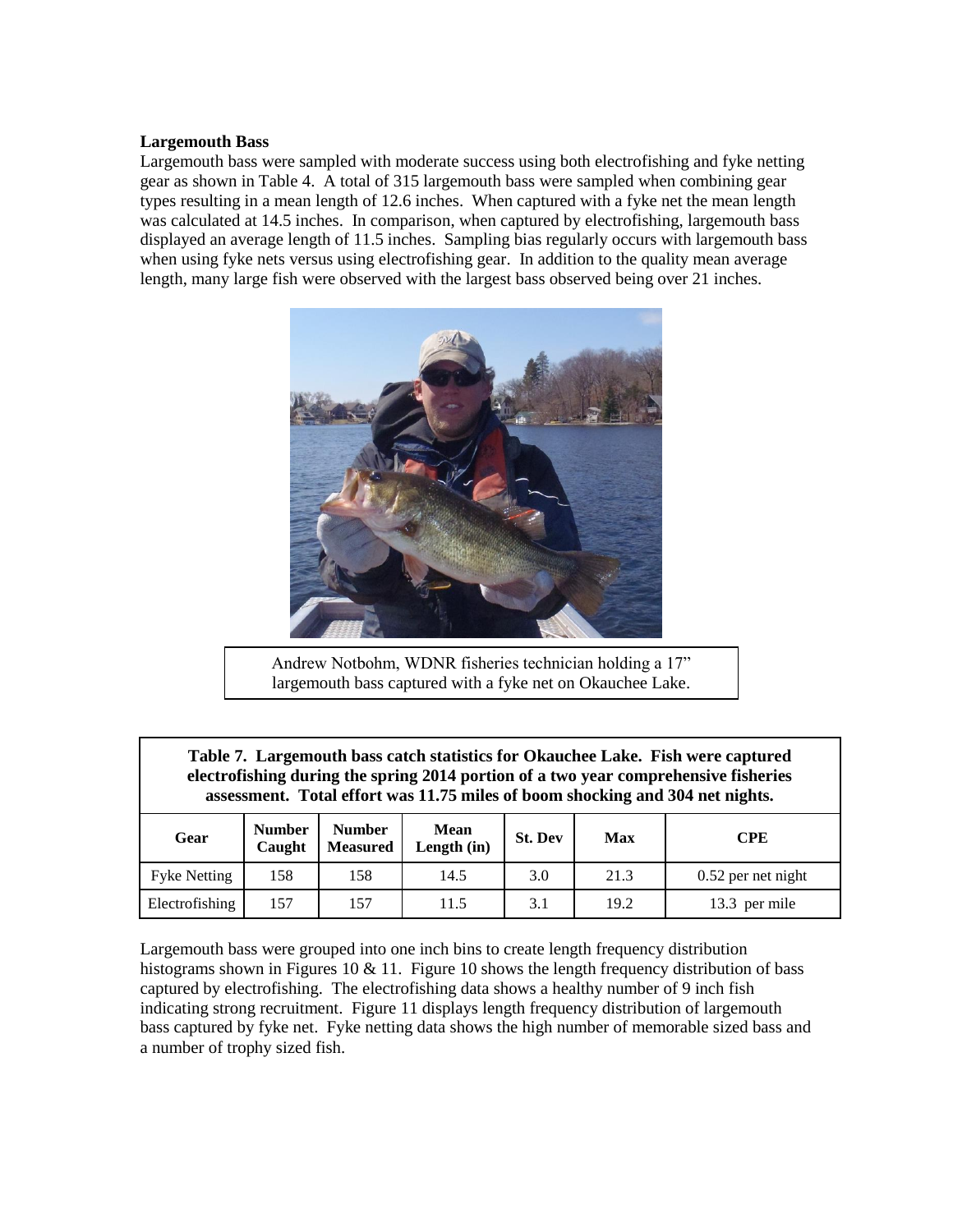

**Figure 10 - Largemouth bass length frequency distribution for Okauchee Lake. Fish were captured by electrofishing in spring of the year during the 2014 portion of the comprehensive fisheries assessment.** 



### **Figure 11 - Largemouth bass length frequency distribution for Okauchee Lake. Fish were captured by fyke netting in spring of the year during the 2014 portion of the comprehensive fisheries assessment.**

Largemouth bass size structure is described using proportional and relative stock densities in Table 8. When combining both gear types and using a stock length of 8 inches, PSD 12 was 60% while RSD 14 was 43%. The resulting RSD values demonstrate the balanced size and age structure of largemouth bass in Okauchee Lake.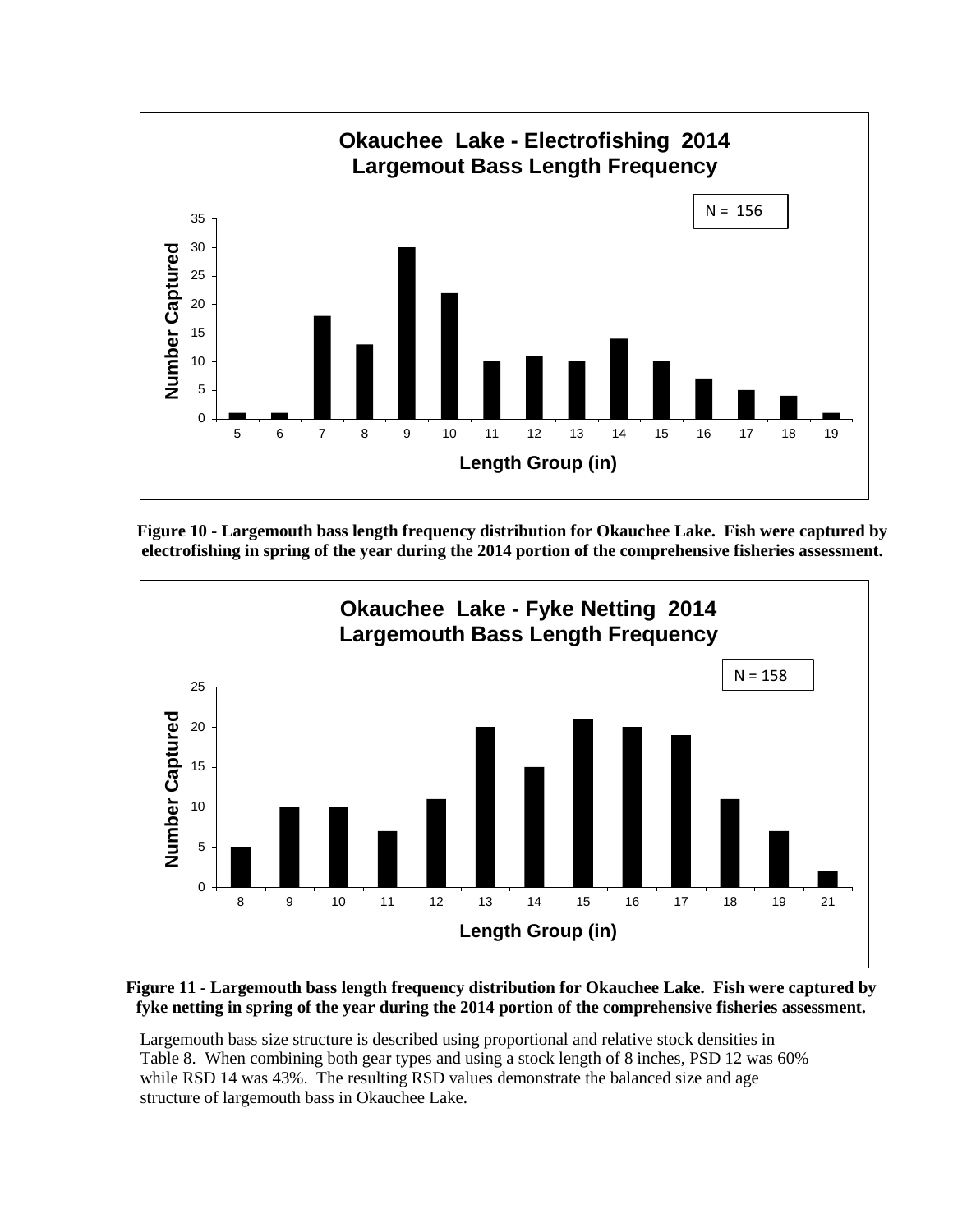| Table 8 - Largemouth Bass PSD & RSD Values |                               |      |                      |  |  |  |
|--------------------------------------------|-------------------------------|------|----------------------|--|--|--|
|                                            | Electrofishing   Fyke Netting |      | <b>Combined Gear</b> |  |  |  |
| PSD <sub>12</sub>                          | 45%                           | 80%  | 60%                  |  |  |  |
| <b>RSD 14</b>                              | 30%                           | 60%  | 43%                  |  |  |  |
| <b>RSD 20</b>                              | 0%                            | 1.3% | 1.6%                 |  |  |  |

### **Smallmouth Bass**

Catch statistics were calculated for smallmouth bass and are displayed in Table 9. Significantly fewer smallmouth bass were captured than largemouth bass during both fyke netting and electrofishing during the 2014 survey. The 19 smallmouth bass capture while netting had an impressive average length of 15.8 inches, but catch rate was less than one bass per 14 net nights. Smallmouth bass were captured nearly ten times less than largemouth bass when using electrofishing gear.

**Table 9 - Smallmouth bass catch statistics for Okauchee Lake. Fish were captured electrofishing during the spring 2014 portion of a two year comprehensive fisheries assessment. Total effort was 11.75 miles of boom shocking and 304 net nights.**

| <b>Sex</b>          | <b>Number</b><br>Caught | <b>Number</b><br><b>Measured</b> | Mean<br>Length $(in)$ | <b>St. Dev</b> | Max  | <b>CPE</b>           |
|---------------------|-------------------------|----------------------------------|-----------------------|----------------|------|----------------------|
| <b>Fyke Netting</b> | 20                      | 19                               | 15.8                  | 2.1            | 18.8 | $0.07$ per net night |
| Electrofishing      | $\overline{ }$          | 1 <sub>7</sub>                   | 12.2                  | 2.6            | 17.3 | 1.4 per mile         |

Despite the relatively small sample size of smallmouth bass, size structure appears to be well balanced with fish captured between 8 and 17 inches. Figure 12, inserted below, shows the diversity of smallmouth bass length groups sampled by electrofishing in 2014.



**Figure 12 - Smallmouth bass length frequency distribution for Okauchee Lake. Fish were captured by fyke netting in spring of the year during the 2014 portion of the comprehensive fisheries assessment.**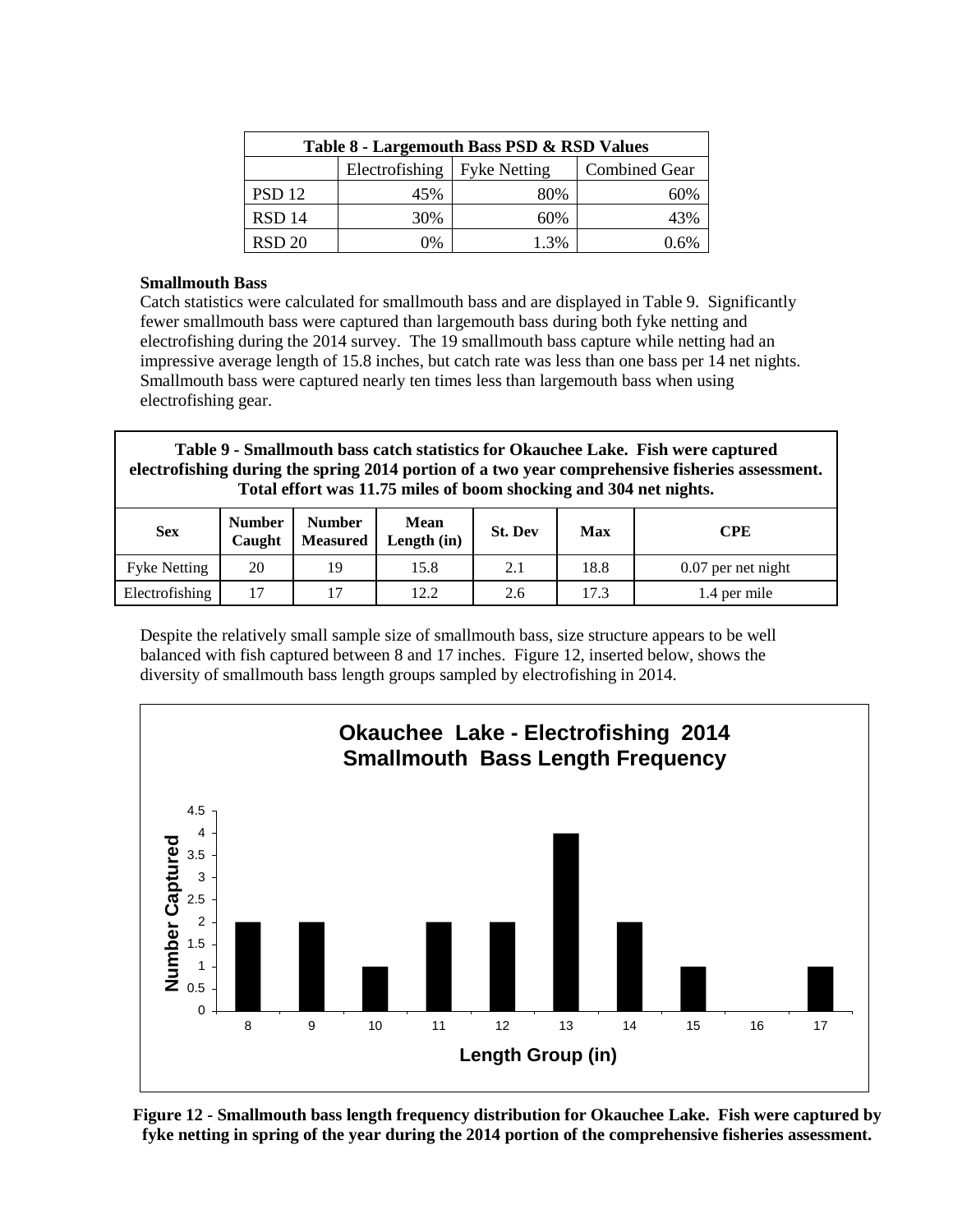### **Black Crappie**

Okauchee Lake black crappies were captured at a good rate while fyke netting in both spring of 2013 and 2014. Most crappies were captured in shallow bays when temperatures approached the 50 degree mark. Icehouse bay produced the most fish and quality size structure was observed, Figure 13 inserted below. Using a stock length of 5 inches and quality length of 8 inches produced a PSD value of 57%. RSD 10 or a preferred length of 10 inches represented 46% of the sample while RSD 12 was estimated at 10%. The average length of black crappies was 8.7 inches with the largest being 13.2 inches. Only one black crappie was captured while electrofishing compared to 67 captured while fyke netting.



# **Figure 13 – Black Crappie length frequency distribution for Okauchee Lake. Fish were captured by fyke netting in spring of the year during the 2014 portion of the comprehensive fisheries assessment.**

# **Bluegill**

Bluegill showed average size structure and moderate abundance while fyke netting and electrofishing. The average length of the 703 bluegills sampled while fyke netting was just over 5 inches with a mode of 4 inches. The largest bluegill captured while fyke netting was measured at 9.4 inches, Table 10 shows catch statistics while Figures  $14 \& 15$  demonstrate bluegill length frequency distribution for both fyke netting and electrofishing.

| Table 10 - Bluegill catch statistics for Okauchee Lake. Fish were captured electrofishing and fyke<br>netting during the spring 2014 portion of a two year comprehensive fisheries assessment. Catch<br>per unit effort is only calculated during catch all runs totaling 0.5 miles of electrofishing effort. |                                  |                            |                |     |             |  |
|---------------------------------------------------------------------------------------------------------------------------------------------------------------------------------------------------------------------------------------------------------------------------------------------------------------|----------------------------------|----------------------------|----------------|-----|-------------|--|
| Gear                                                                                                                                                                                                                                                                                                          | <b>Number</b><br><b>Measured</b> | <b>Mean Length</b><br>(in) | <b>St. Dev</b> | Max | <b>CPE</b>  |  |
| <b>Fyke Netting</b>                                                                                                                                                                                                                                                                                           | 703                              | 5.1                        | 1.2            | 9.4 | ΝA          |  |
| Electrofishing                                                                                                                                                                                                                                                                                                | 24                               | 5.3                        | 1.2.           | 8.3 | 50 per mile |  |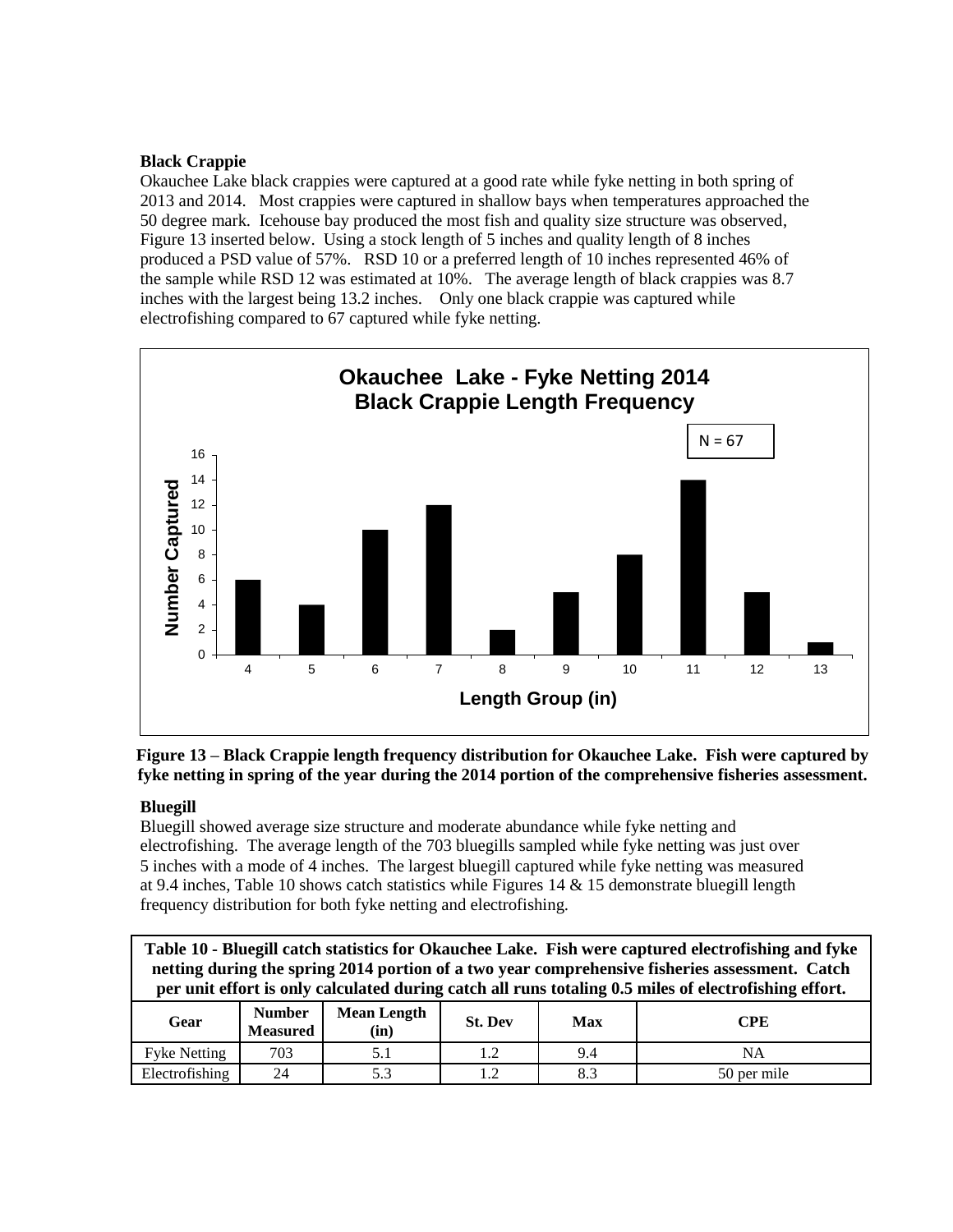

**Figure 14 – Bluegill length frequency distribution for Okauchee Lake. Fish were captured by fyke netting in spring of the year during the 2014 portion of the comprehensive fisheries assessment.** 



**Figure 15 –Bluegill length frequency distribution for Okauchee Lake. Fish were captured by fyke netting in spring of the year during the 2014 portion of the comprehensive fisheries assessment.** 

### **Other Species**

Pumpkinseeds were captured at a moderate rate with slightly larger size structure than bluegill. The average length of pumpkinseed was 5.5 inches, (Figure 16) in comparison to 5.1 for bluegill.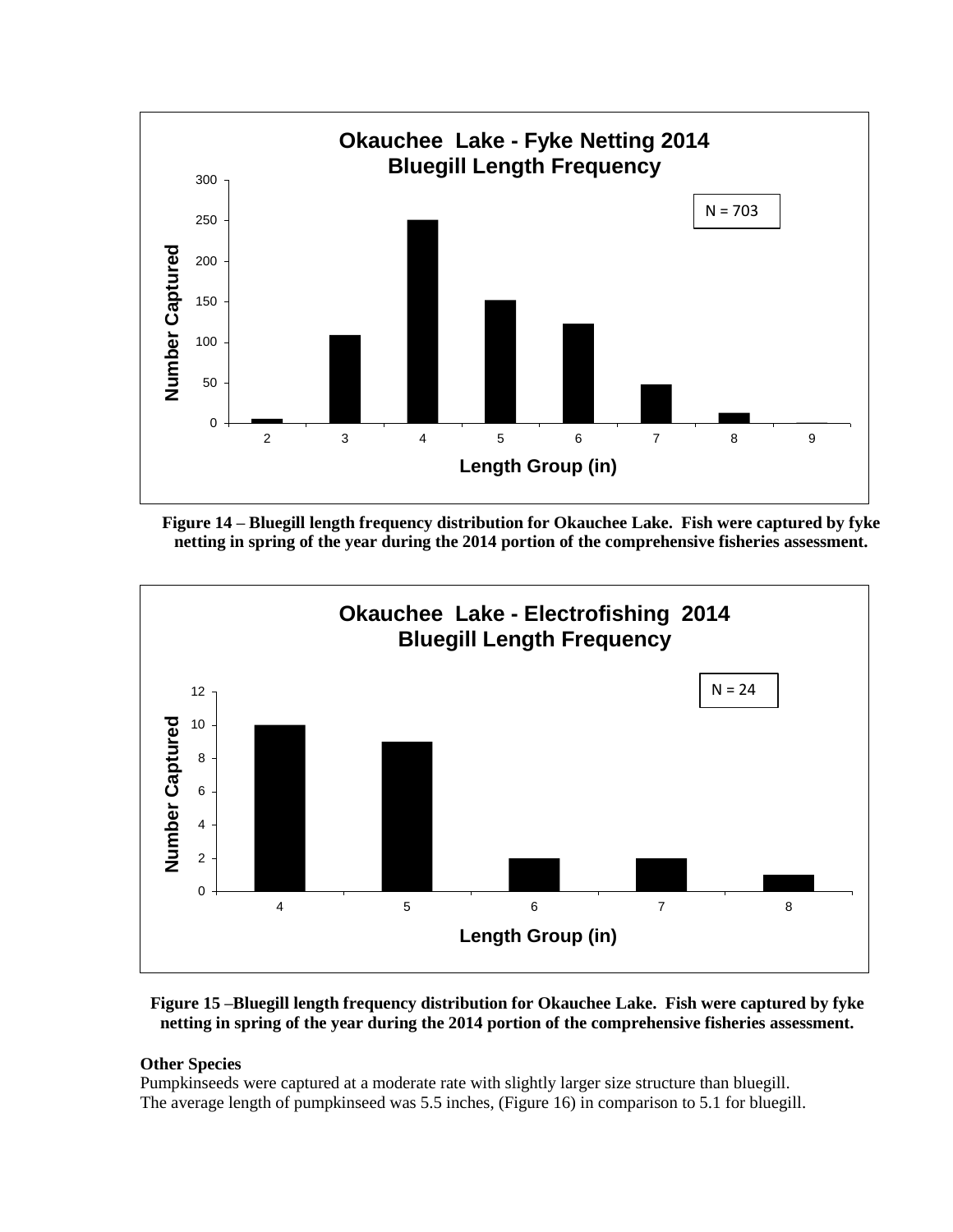Rock bass were captured at a low rate while average size was a respectable 7.9 inches with fish up to 11 inches observed (Figure 17). Other species observed over the course of the two year study include longnose gar, golden shiner, yellow perch, common carp, yellow bullhead and black bullhead.



**Figure 16 –Pumpkinseed length frequency distribution for Okauchee Lake. Fish were captured by fyke netting in spring of the year during the 2014 portion of the comprehensive fisheries assessment.** 



**Figure 17 –Rock bass length frequency distribution for Okauchee Lake. Fish were captured by fyke netting in spring of the year during the 2014 portion of the comprehensive fisheries assessment.**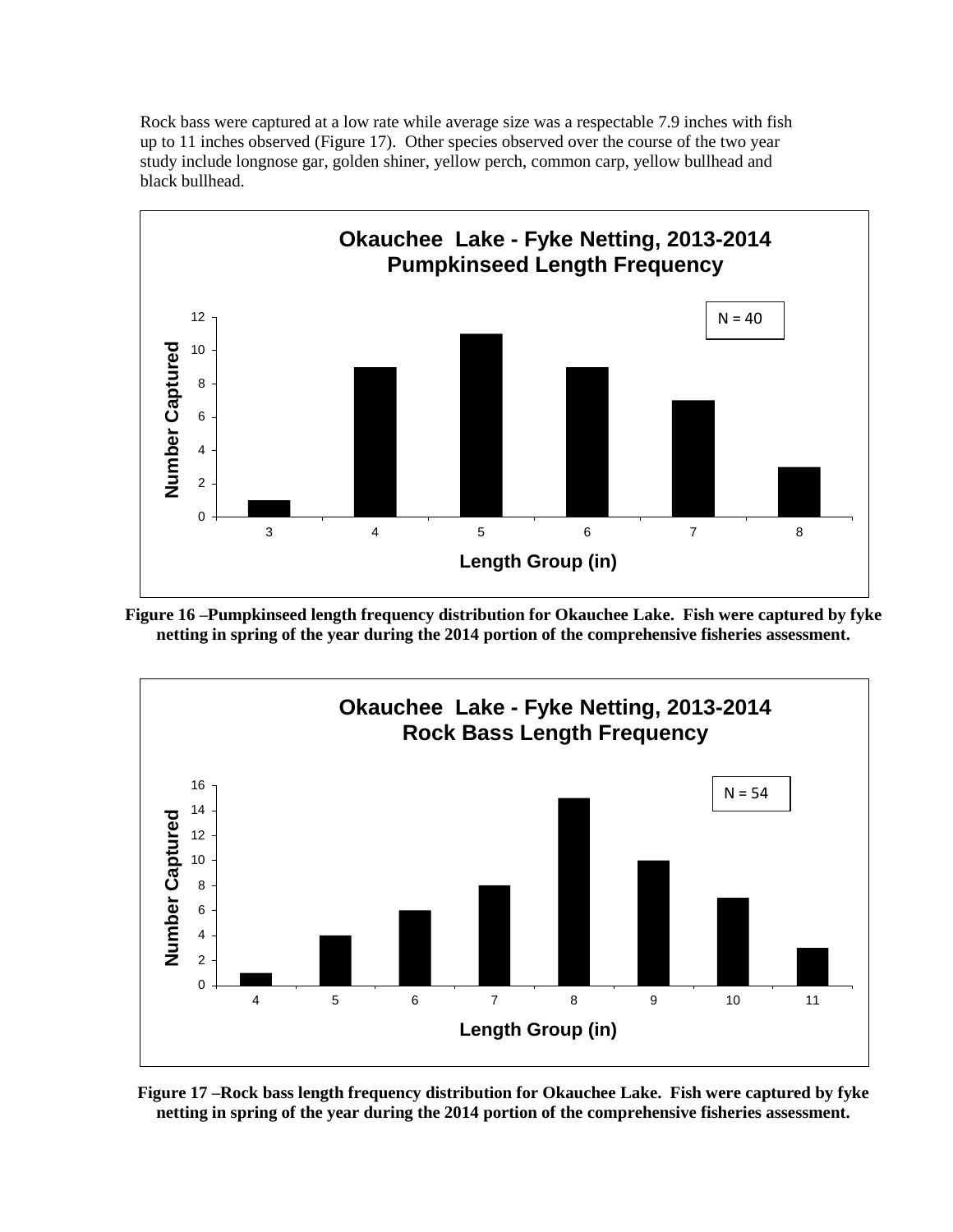### **Cisco**

As a part of a statewide cisco monitoring effort implemented by WDNR fisheries research Okauchee Lake was vertically gill netted in 2013. Results were good with Okauchee Lake having the fourth highest catch rate of the 133 cisco lakes sampled from 2011-2014, (Lyons, 2014). Ciscos are an important forage species for Okauchee Lake resulting in excellent growth rates for popular gamefish species.

### **Stocking History**

Okauchee Lake has an extensive stocking history including a very successful muskellunge stocking program started in 1982, (Table 11). Walleye stocking has been significantly less productive whether stocking small or large fingerlings. Additional small fingerling stocking evaluation results concluded that small fingerling stocking had very limited success, (Beyler, 2004). Hybrid "Tiger" muskellunge were stocked in Okauchee Lake from 1981 through 1989. The statewide hybrid muskellunge stocking program has been discontinued.

|      | Table 11 - Okauchee Lake Stocking History |                         |                     |                |  |  |  |  |  |  |  |
|------|-------------------------------------------|-------------------------|---------------------|----------------|--|--|--|--|--|--|--|
|      |                                           |                         | Number              | Ave.           |  |  |  |  |  |  |  |
| Year | Species                                   | Age Class               | <b>Fish Stocked</b> | Length         |  |  |  |  |  |  |  |
| 1982 | MUSKELLUNGE                               | <b>FINGERLING</b>       | 500                 | 11             |  |  |  |  |  |  |  |
| 1983 | MUSKELLUNGE                               | <b>FINGERLING</b>       | 305                 | $\overline{7}$ |  |  |  |  |  |  |  |
| 1984 | MUSKELLUNGE                               | YEARLING                | 500                 | 10             |  |  |  |  |  |  |  |
| 1985 | MUSKELLUNGE                               | <b>FINGERLING</b>       | 500                 | 12             |  |  |  |  |  |  |  |
| 1986 | MUSKELLUNGE                               | <b>FINGERLING</b>       | 500                 | 11             |  |  |  |  |  |  |  |
| 1987 | MUSKELLUNGE                               | <b>FINGERLING</b>       | 1,911               | 10             |  |  |  |  |  |  |  |
| 1988 | MUSKELLUNGE                               | <b>FINGERLING</b>       | 1,000               | 9              |  |  |  |  |  |  |  |
| 1989 | MUSKELLUNGE                               | <b>FINGERLING</b>       | 500                 | 11             |  |  |  |  |  |  |  |
| 1991 | MUSKELLUNGE                               | <b>FINGERLING</b>       | 1,700               | 11             |  |  |  |  |  |  |  |
| 1992 | MUSKELLUNGE                               | <b>FINGERLING</b>       | 3,250               | 11             |  |  |  |  |  |  |  |
| 1993 | MUSKELLUNGE                               | <b>FINGERLING</b>       | 2,018               | 11.33          |  |  |  |  |  |  |  |
| 1994 | MUSKELLUNGE                               | YEARLING                | 111                 | 13             |  |  |  |  |  |  |  |
| 1996 | MUSKELLUNGE                               | <b>FINGERLING</b>       | 10,006              | 5.15           |  |  |  |  |  |  |  |
| 1997 | MUSKELLUNGE                               | YEARLING                | 110                 | 14             |  |  |  |  |  |  |  |
| 1997 | MUSKELLUNGE                               | <b>LARGE FINGERLING</b> | 5,000               | 5.6            |  |  |  |  |  |  |  |
| 1998 | MUSKELLUNGE                               | <b>LARGE FINGERLING</b> | 276                 | 14             |  |  |  |  |  |  |  |
| 1999 | MUSKELLUNGE                               | <b>LARGE FINGERLING</b> | 4,386               | 4.5            |  |  |  |  |  |  |  |
| 2000 | MUSKELLUNGE                               | YEARLING                | 108                 | 13             |  |  |  |  |  |  |  |
| 2000 | MUSKELLUNGE                               | <b>LARGE FINGERLING</b> | 250                 | 9.2            |  |  |  |  |  |  |  |
| 2001 | MUSKELLUNGE                               | <b>LARGE FINGERLING</b> | 2,374               | 10             |  |  |  |  |  |  |  |
| 2001 | MUSKELLUNGE                               | <b>LARGE FINGERLING</b> | 385                 | 12             |  |  |  |  |  |  |  |
| 2002 | MUSKELLUNGE                               | <b>LARGE FINGERLING</b> | 2,372               | 10.2           |  |  |  |  |  |  |  |
| 2003 | MUSKELLUNGE                               | YEARLING                | 4                   | 20             |  |  |  |  |  |  |  |
| 2003 | MUSKELLUNGE                               | <b>LARGE FINGERLING</b> | 2,374               | 10.5           |  |  |  |  |  |  |  |
| 2004 | MUSKELLUNGE                               | LARGE FINGERLING        | 2,374               | 10.4           |  |  |  |  |  |  |  |
| 2004 | MUSKELLUNGE                               | LARGE FINGERLING        | 250                 | 12             |  |  |  |  |  |  |  |
| 2005 | MUSKELLUNGE                               | <b>LARGE FINGERLING</b> | 1,554               | 11.4           |  |  |  |  |  |  |  |
| 2005 | MUSKELLUNGE                               | LARGE FINGERLING        | 550                 | $10.5\,$       |  |  |  |  |  |  |  |
| 2006 | MUSKELLUNGE                               | <b>LARGE FINGERLING</b> | 522                 | 10.8           |  |  |  |  |  |  |  |
| 2007 | MUSKELLUNGE                               | LARGE FINGERLING        | 1,583               | 12.4           |  |  |  |  |  |  |  |
| 2008 | MUSKELLUNGE                               | LARGE FINGERLING        | 2,374               | 10.4           |  |  |  |  |  |  |  |
| 2009 | MUSKELLUNGE                               | LARGE FINGERLING        | 1,055               | 10.6           |  |  |  |  |  |  |  |
| 2011 | MUSKELLUNGE                               | LARGE FINGERLING        | 2,374               | 9.3            |  |  |  |  |  |  |  |
| 2012 | MUSKELLUNGE                               | LARGE FINGERLING        | 2,374               | 9.6            |  |  |  |  |  |  |  |
| 2013 | MUSKELLUNGE                               | LARGE FINGERLING        | 1,187               | 11.35          |  |  |  |  |  |  |  |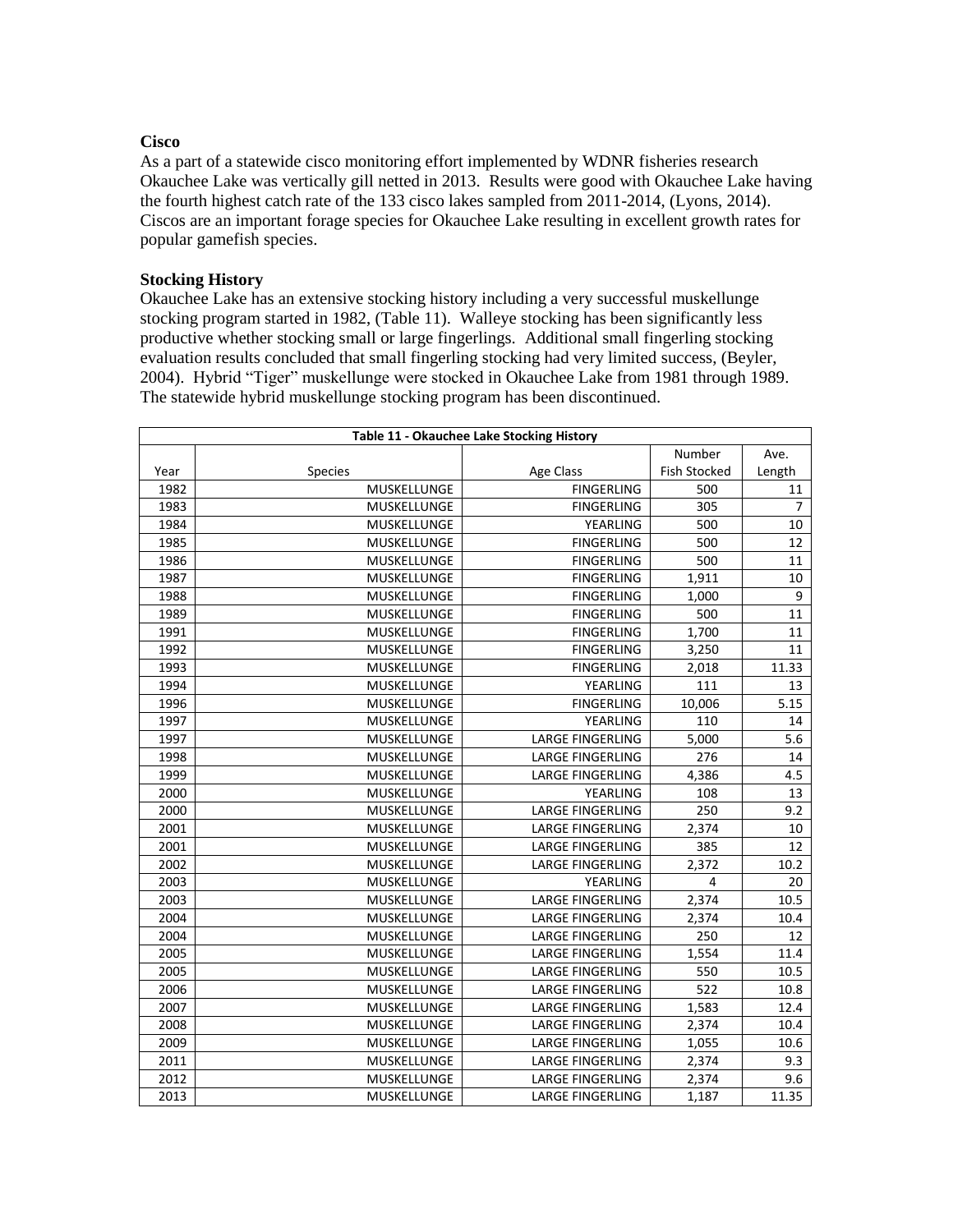| Table 11 - Okauchee Lake Stocking History (continued) |                             |                         |           |                |
|-------------------------------------------------------|-----------------------------|-------------------------|-----------|----------------|
| 2014                                                  | <b>MUSKELLUNGE</b>          | <b>LARGE FINGERLING</b> | 1,185     | 9.5            |
| 1981                                                  | NORTHERN PIKE X MUSKELLUNGE | <b>FINGERLING</b>       | 1,230     | 8              |
| 1982                                                  | NORTHERN PIKE X MUSKELLUNGE | <b>FINGERLING</b>       | 500       | 9              |
| 1983                                                  | NORTHERN PIKE X MUSKELLUNGE | <b>FINGERLING</b>       | 1,000     | 8              |
| 1984                                                  | NORTHERN PIKE X MUSKELLUNGE | <b>FINGERLING</b>       | 1,900     | 9              |
| 1985                                                  | NORTHERN PIKE X MUSKELLUNGE | <b>FINGERLING</b>       | 500       | $\overline{7}$ |
| 1986                                                  | NORTHERN PIKE X MUSKELLUNGE | <b>FINGERLING</b>       | 1,200     | 7              |
| 1987                                                  | NORTHERN PIKE X MUSKELLUNGE | <b>YEARLING</b>         | 1,500     | 9              |
| 1988                                                  | NORTHERN PIKE X MUSKELLUNGE | <b>FINGERLING</b>       | 500       | $\overline{7}$ |
| 1989                                                  | NORTHERN PIKE X MUSKELLUNGE | <b>FINGERLING</b>       | 500       | $\overline{7}$ |
| 1978                                                  | <b>WALLEYE</b>              | <b>FINGERLING</b>       | 22,600    | 4              |
| 1979                                                  | WALLEYE                     | <b>FINGERLING</b>       | 60,003    | $\overline{2}$ |
| 1980                                                  | WALLEYE                     | <b>FRY</b>              | 2,200,000 | $\sim$         |
| 1981                                                  | WALLEYE                     | <b>FINGERLING</b>       | 60,000    | 1              |
| 1982                                                  | WALLEYE                     | <b>FINGERLING</b>       | 71,425    | 2.83           |
| 1984                                                  | WALLEYE                     | <b>FRY</b>              | 1,200,000 | 1              |
| 1985                                                  | <b>WALLEYE</b>              | <b>FINGERLING</b>       | 82,067    | 3              |
| 1986                                                  | WALLEYE                     | <b>FINGERLING</b>       | 59,087    | 3              |
| 1989                                                  | WALLEYE                     | <b>FINGERLING</b>       | 59,950    | $\overline{3}$ |
| 1990                                                  | WALLEYE                     | <b>FINGERLING</b>       | 71,100    | $\overline{2}$ |
| 1991                                                  | WALLEYE                     | <b>FINGERLING</b>       | 14,962    | 3.83           |
| 1992                                                  | WALLEYE                     | <b>FINGERLING</b>       | 62,400    | $\overline{2}$ |
| 1992                                                  | WALLEYE                     | <b>FINGERLING</b>       | 52,800    | $\overline{2}$ |
| 1999                                                  | WALLEYE                     | <b>SMALL FINGERLING</b> | 25,000    | ÷,             |
| 1999                                                  | WALLEYE                     | SMALL FINGERLING        | 97,149    | 1.5            |
| 2005                                                  | WALLEYE                     | <b>LARGE FINGERLING</b> | 3,700     | 7              |
| 2007                                                  | WALLEYE                     | <b>LARGE FINGERLING</b> | 5,750     | 8              |
| 2014                                                  | WALLEYE                     | <b>SMALL FINGERLING</b> | 42,359    | 1.38           |

#### **Discussion**

Muskellunge are currently managed as an A1 trophy fishery. The population estimate of 0.11 muskellunge per surface acre is considered within management goals for a trophy fishery. This estimate is lower than the 2002 survey results of 0.18 adult muskellunge per acre. Okauchee Lake has a reproductive classification of category 3 which means the population has no known natural reproduction of muskellunge. Stocking of muskellunge is required for maintenance of the population. Growth rates of muskellunge in Okauchee rate are excellent as a result of an abundant and diverse forage base. Okauchee Lakes' maximum depth of 93 feet of water and diversity of habitat results in excellent trophy potential for muskellunge. Emigration occurs with muskellunge as Oconomowoc Lake, which is downstream of the Okauchee Lake Dam, has developed into an A1 trophy muskellunge fishery as well. Further emigration has occurred to create fishable populations of muskellunge in downstream Fowler Lake and Lac LaBelle, although no attainable population estimates have been acquired due to the very low abundance. Upstream migration may have occurred at a low rate to North and Pine Lakes, but this population is sparse. Essentially, stocking Okauchee Lake at a rate of 1-2 per acre for the last 32 years has created four fishable populations of muskellunge on the Oconomowoc River Chain of Lakes. Total combined surface acreage the four lakes starting with Okauchee Lake downstream is 3,256 as shown in Table 12. When comparing muskellunge abundance to other area lakes; nearby Pewaukee Lake has over five times as many muskellunge per surface acre. Downstream Oconomowoc Lake has a similar abundance and size structure. Okauchee and Oconomowoc Lake are considered trophy waters while Pewaukee is considered action water, although Pewaukee has some trophy potential as well. Together, these waterbodies provide both trophy and action angling opportunities in the Waukesha – Oconomowoc area.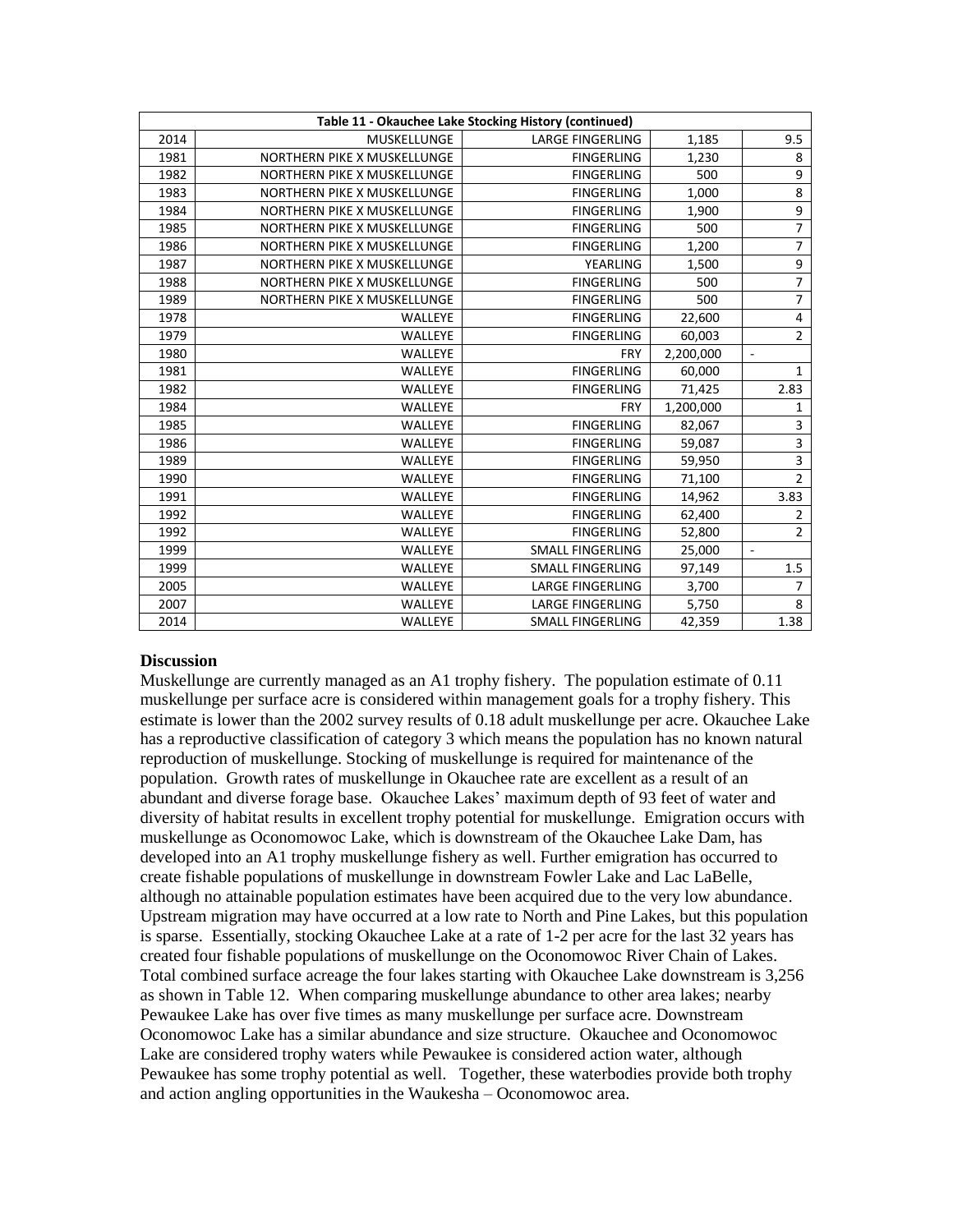| Table 13 - Oconomowoc Chain Fishable Muskellunge Waters Surface Acres |      |  |  |
|-----------------------------------------------------------------------|------|--|--|
| Okauchee Lake                                                         | 1187 |  |  |
| Oconomowoc Lake                                                       | 818  |  |  |
| <b>Fowler Lake</b>                                                    | 97   |  |  |
| Lac LaBelle                                                           | 1154 |  |  |
| <b>Total Surface Acres</b>                                            | 3256 |  |  |

When examining northern pike abundance, fyke net data is best analyzed prior to the post spawn period or when the water temperature reached the 45 degree mark. The fyke netting effort during this period resulted in a CPUE of 2.6 northern pike per net night and a low confidence population estimate of 4.6 adult northern pike per acre. When examining northern pike size structure, RSD-26 resulted in only 2%, allowing very few fish for angler harvest. When examining annual mortality rate of adult northern pike ages 4 through 9, mortality is below average due to the fact that slower than average growth rates combined with the minimum length limit of 26 inches protects the bulk of this population from angler harvest. In summary, Okauchee Lake has high northern pike abundance with poor size structure. Both the abundance and size structure results are very similar to the 2002 comprehensive survey.

The walleye abundance in Okauchee Lake is very low but size structure is excellent. Recruitment of walleye has been a problem dating back to early walleye stocking efforts, (Schumacher, Beyler, 1988-2004). Large fingerling walleye stocking efforts in 2007 and 2009 accounted for 40% of the fish sampled during this survey. Although only four walleyes were captured from this stocking effort, only 9,450 large fingerlings were stocked during this two year period. Suggested large fingerling stocking rates are 10 per acre on an alternate year basis while this stocking effort averaged only 4 per surface acre on an alternate year basis. During the 2014 Oconomowoc Lake survey, walleyes with the left ventral and right ventral fin clip were observed in low abundance indicating downstream emigration may be occurring at a significant rate, similar to the muskellunge population.

Largemouth and smallmouth bass populations in Okauchee Lake are doing excellent providing angling opportunities for both action and trophy potential. Bass tournaments are held annually on Okauchee Lake with good success. Recruitment of largemouth bass is consistent as indicated by multiple year classes represented in this sample.

Panfish populations are thriving in Okauchee Lake with black crappies offering the highest quality angling opportunities. Black crappies have an excellent size structure and abundance combined with consistent recruitment. Bluegills provide some harvest opportunities but size structure is average. Occasional yellow perch and rock bass can supplement harvest opportunities with fair abundance and size structure.